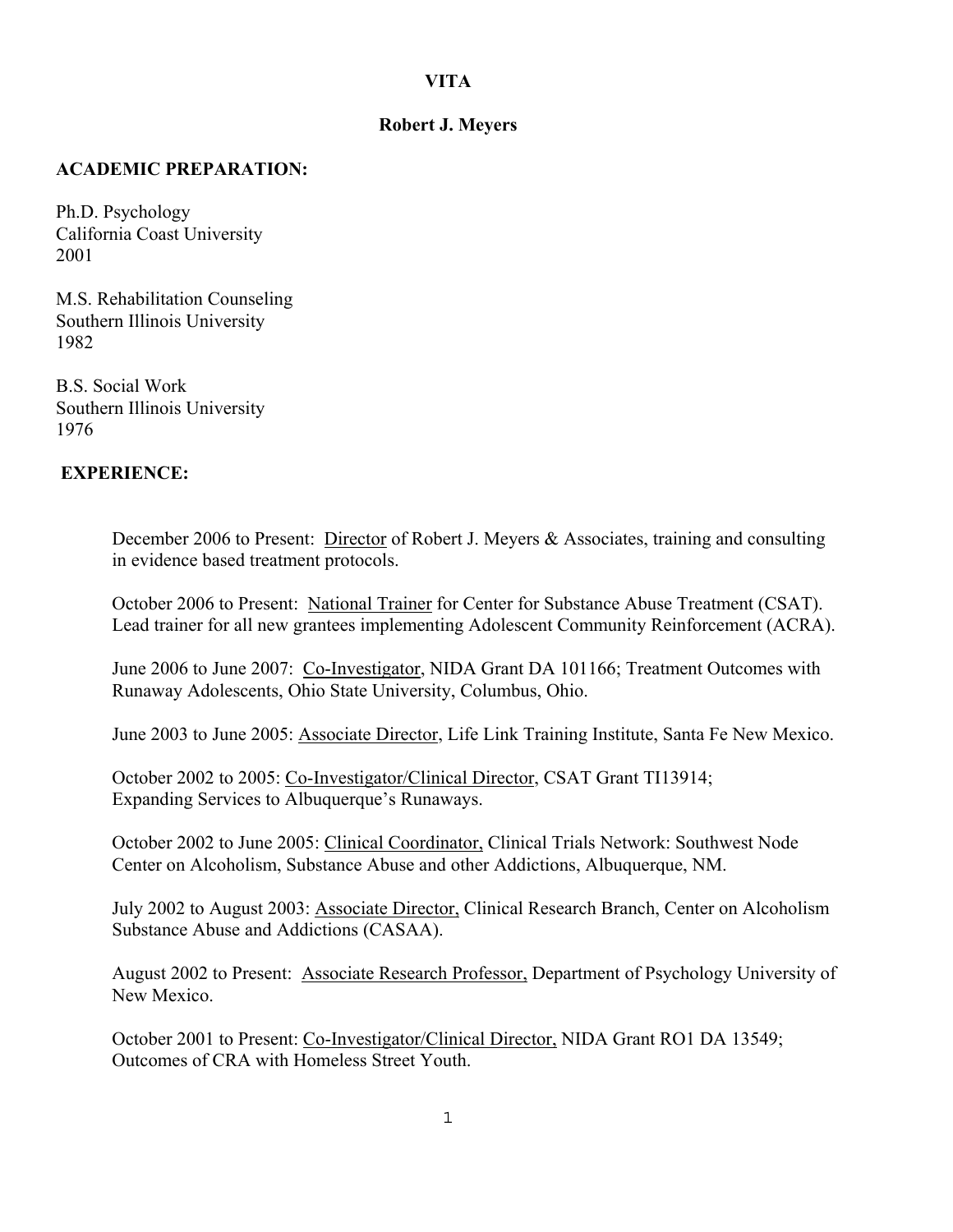October 2001 to July 2005: Co-Investigator/Clinical Director, CSAT Grant TI12503; Evaluation of Adult Mentoring and CRA Treatment with Homeless Street Youth.

December 2001 to July 2002: Scientific Board Chairman, CASAA Scientific Board.

August 2000 to August 2002: Assistant Research Professor, Department of Psychology, University of New Mexico.

October 2001 to Present: Clinical Director and Co-Investigator for National Institute on Alcohol Abuse and Alcoholism Grant R01-AA-12321-01; CRA Enhanced Job Training for Homeless Women.

January 1999 to October 2001: Senior Research Scientist/Co-Principal Investigator for National Institute on Drug Abuse Grant DA11955; Resistant Adolescent Substance Abusers in Treatment.

November 1998 to June 2001: Senior Research Scientist/Co-Principal Investigator for National Institute on Alcohol Abuse and Alcoholism Grant AA-98-003; Treatments for Adolescent Alcohol Abuse and Alcoholism.

October 1997 to September 2000: Consultant for Center on Substance Abuse Treatment Grant 1UR4 TI11321; (Community Reinforcement Condition) Effectiveness of Outpatient Treatment for Adolescent Cannabis Dependence.

August 1996 to June 2001: Co-Principal Investigator/Clinical Director for National Institute on Drug Abuse Grant DA-08896; Unilateral Family Intervention for Drug Problems, Department of Psychology, University of New Mexico.

April 1996 to January 2001: Clinical Consultant and Supervisor for Cognitive-Behavioral Protocol on National Institute on Drug Abuse Grant DA-09422; Drug Abuse Treatment for Adolescents.

May 1994 to January 1999: Co-Principal Investigator/Clinical Director for National Institute on Alcohol Abuse and Alcoholism Grant AA09774; Clinical Trial of Interventions with Significant Others.

July 1994 to June 1996: Co-Principal Investigator/Clinical Director for National Institute on Drug Abuse Grant DA-08896; Unilateral Family Intervention for Drug Problems, Department of Psychology, University of New Mexico.

September 1993 to May 1994: Project Coordinator for National Institute on Alcohol Abuse and Alcoholism Grant AA09549; A Randomized Trial of Sertraline in Alcoholism Treatment, Department of Psychology, University of New Mexico.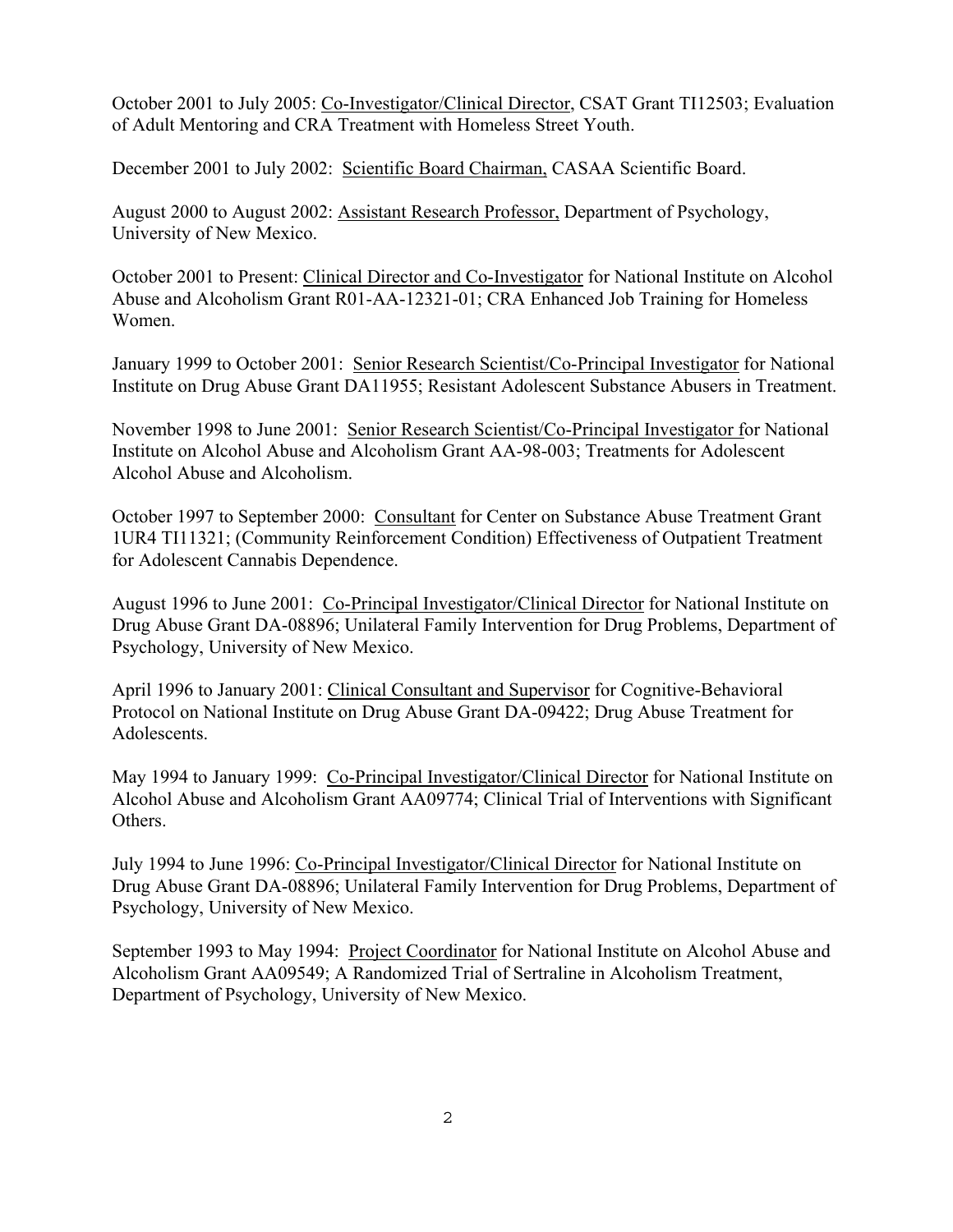June 1990 to June 1994: Co- Principal Investigator for National Institute on Alcohol Abuse and Alcoholism Grant AA 08331-A1; A Community Reinforcement Approach with the Homeless Alcohol Abuser, Department of Psychology, University of New Mexico.

November 1990 to May 1994: Project Coordinator/Clinical Director for federal grant; Strategies for Matching Clients to Treatment, (Project MATCH) Department of Psychology, University of New Mexico.

November 1986 to November 1990: Assistant Deputy Director for the Center on Alcoholism, Substance Abuse and Addictions, University of New Mexico.

December 1985 to November 1986: Program Director for the "Willows" Alcohol & Chemical Abuse Services, Farmington, New Mexico.

August 1985 to December 1985: Program Manager/Acting Chief of Alcohol Bureau for the State of New Mexico.

July 1983 to August 1985: Executive Director for the Raton Council on Alcoholism, Raton, New Mexico.

March 1976 to July 1983: Counselor/Supervising Counselor for Alcohol Counseling Services, Marion, Illinois.

#### **AWARDS:**

 Recipient of Outstanding Alumni Award 2005, Southern Illinois University School of Social Work.

Recipient of Dan Anderson Research Award 2002, Hazelden Foundation's award to honor researchers who have advanced the scientific knowledge of addiction recovery.

Recipient of 16<sup>th</sup> Annual Young Investigators Award 2003, Research Society on Alcoholism

#### **PUBLICATIONS**:

Roozen, H.G., Meyers, R.J. & Smith J.E (2013). Community Reinforcement Approach: Klinische procedures voor de behandeling van alcohol- en drugverslaving. Utrecht: Bohn Stafleu & van Loghum [Dutch].

Godley, S.H., Meyers, R.J., Smith, J.E., Karvinen, T., Titus, J.C., Godley, M.D., Dent, G., Passetti, L., & Kelberg, P. (2011). The Adolescent Community Reinforcement Approach for Adolescent Cannabis Users, Cannabis Youth Treatment (CYT) Series, Volume 4. DHHS Pub. No. 01–3489. Rockville, MD: Center for Substance Abuse Treatment, Substance Abuse and Mental Health Services Administration. Nederlandse bewerking door P.G.J. Greeven & H.G. Roozen. Vught: Novadic-Kentron [*Dutch Version*].

Pauline Hussaats, MSc, Hendrik Roozen, Ph.D., Robert J. Meyers Ph.D., Ben J. M. Vande Wetering, MD, (2011). Problems areas reported by substance abusing individuals and their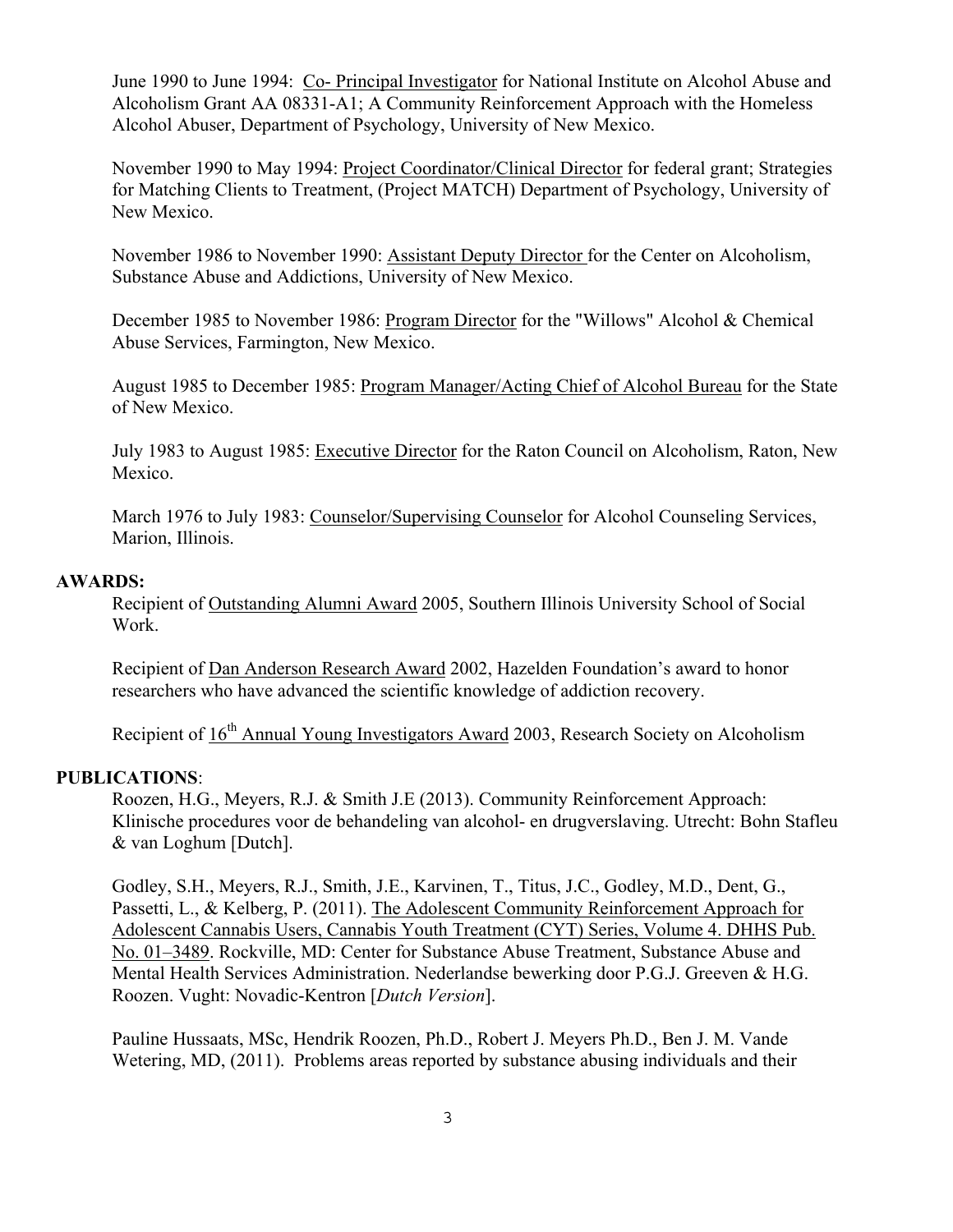concerned significant others, American Journal of Addictions 2011:21:38-46.

Manuel, J. K., Austin, J. L., Miller, W. R., McCrady, B. S., Tonigan, J. S., Meyers, R. J., Smith, J. E., & Bogenschutz, M. P. (2012). Community reinforcement and family training: A pilot comparison of group and self-directed delivery. Journal of Substance Abuse Treatment, 43, 129- 136.

Godley, S. H., Garner, B. R., Smith, J. E., Meyers, R. J., & Godley, M. D. (2011). A large-scale dissemination and implementation model for evidence-based treatment and continuing care. Clinical Psychology: Science and Practice, 18, 67-83.

Meyers, R. J., Roozen, H. G., & Smith, J. E. (2011). The community reinforcement approach: An update of the evidence. *Alcohol Research and Health, 33*, 380-388.

Dutcher, L.W., Anderson, R., Moore, M., Luna-Anderson, C., Meyers, R.J., Delaney, H.D. & Smith J.E., (2009). The community reinforcement and family training (CRAFT) An effectiveness study. Journal of Behavioral Analysis in Health, Sports, Fitness and Medicine, Vol. 2, Spring, Number 1.

Godley, S.H., Smith, J.E. Meyers, R.J., & Godley, M.D. (2009). Adolescent community reinforcement approach (A-CRA). In D.W. Springer, & A. Rubin (Eds.), Substance abuse treatment for youth and adults. John Wiley & Sons, Inc Hoboken New Jersey.

 Smith, J.E., & Meyers, R.J. (2009). Working with the family members of treatment-resistant substance abusers: What Independent Practitioners should know. Independent Practitioner, Summer, Volume 29, Number 3.

 Smith, J. E., & Meyers, R. J., (2009). Community reinforcement and family training. In G.L. Fisher & N.A. Roget's (Eds.), Encyclopedia of substance abuse prevention, treatment, and recovery. Thousand Oaks, CA: Sage Publications.

 Smith, J.E., Campos-Melady, M. Meyers, R.J. (2009). Community reinforcement and Community reinforcement and family training. Journal of Behavioral Analysis in Health, Sports, Fitness and Medicine, Vol. 2, Spring, Number 1.

Roozen, H.G., Evans, B.E., Wiersema, H., & Meyers, R.J., (2009). The influence of extraversion on preferences and engagement in pleasant activities in patients with substance use disorders: One size fits all? Journal of Behavioral Analysis in Health, Sports, Fitness and Medicine, Vol. 2, Spring, Number 1.

 Roozen, H.G., Blaauw, E., & Meyers, R.J. (2009). Advances in Management of Alcohol Use Disorders and Intimate Partner Violence: Community Reinforcement and Family Training. Psychiatry, Psychology and Law Vol. 16, Supplement, 2009, S74–S80.

Smith, J.E. & Meyers, R.J. (2008). Kuinkamotivoida PÄHDEONGELMAINEN HOITOON Läheistenavulla. [Motivating substance abusers to enter treatment: Working with family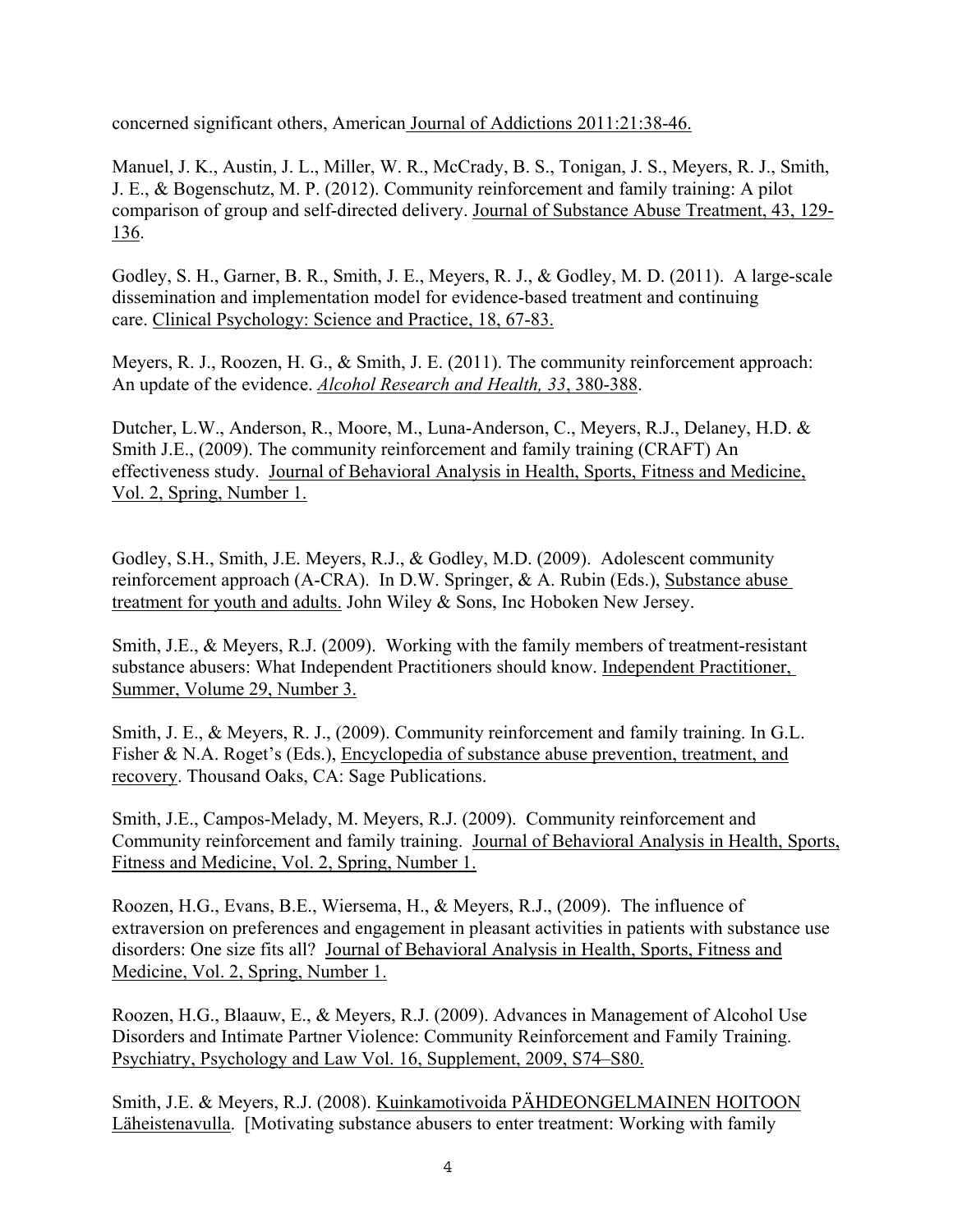members]. Sumonentanut Oili Räsänen, Myllyhoitoyhdistys ry. (Finland).

Smith, J. E., Meyers, R. J., & Austin, J. L. (2008). Working with family members to engage treatment-refusing drinkers: The CRAFT program. In O. J. Morgan & C. H. Litzke (Eds.), Family interventions in substance abuse. West Hazleton, PA: Haworth Press. (Co-published simultaneously as Alcoholism Treatment Quarterly, Volume 26, Number 1/2, 2008.

Roozen, H.G., Wiersema, H., Strietman, M., Feij, J.A., Lewinsohn, P.K., Meyers, R.J., Koks, M., Vingerhoets, A.J.J. (2008). "Development and psychometric evaluation of the pleasant activities list". The American Journal on Addictions, 17: 422-435.

Meyers, R.J. & Gardin, J. (2007): "How to Engage the Treatment Resistant Substance Abuser," Spotlight on Recovery Spring Issue, Part 1, Issue 12.

Meyers, R.J. & Smith, J.E. (2007): "CRA-Manual zur Behandlung von Alkoholabhangigkeit [Clinical Guide to Alcohol Treatment: The Community Reinforcement Approach]." Psychiatrie-Verlag, Bonn. (Germany).

Meyers, R.J., (Author), & Yu, J. (Director) (2007): "Getting an Addict into Treatment: The CRAFT Approach" [television series episode]. In J. Hoffman & S. Froemke (Producers), The HBO Addiction Series; Why Can't They Stop? HBO New York, New York.

Slesnick, N., Prestopnik, J.L., Meyers, R.J. & Glassman, M. (2007): "Treatment Outcome for Street-living, Homeless Youth," Addictive Behaviors, 32, 1237-1251.

Meyers, R.J. & Wolfe, B.L. (2006): "Rakkaasta Raitis: Vaihtoehtoja nalkuttamiselle, anelulle ja uhkailulle [Get Your Loved One Sober: Alternatives to nagging, pleading, and threatening]'" Kustantaja Suomessa Myllyhoitoyhdistys ry. (Finland).

Meyers, R. J., Austin, J. L., & Smith, J. E. (2006): "Enlisting Family Members to Address Treatment Refusal in Substance Abusers," Psychiatric Times, 23, 31-34.

Meyers, R.J., Smith, J.E., & Villanueva, M. (2005): "The Community Reinforcement Approach: History and Empirical Validation," Journal of Cognitive Psychotherapy: An International Quarterly, Volume 19, Number 3, Fall.

Meyers, R.J., Smith, J.E., & Lash, D.N. (2005): "A Program for Engaging Treatment-Refusing Substance Abuser into Treatment: CRAFT", International Journal of Behavioral and Consultation Therapy, Volume 1, No. 2, Spring.

Scruggs, S.M., Meyers, R.J., & Kayo, R. (2005): "Community Reinforcement and Family Training, Support and Prevention (CRAFT-SP)," Veterans Administration Medical Center, Oklahoma City, Oklahoma.

 Manuel, J. K., Miller, W.R., Tonigan, J. S., & Meyers, R. J. (2005). The effect of different treatment interventions on the coping behaviors of concerned significant others. Alcoholism: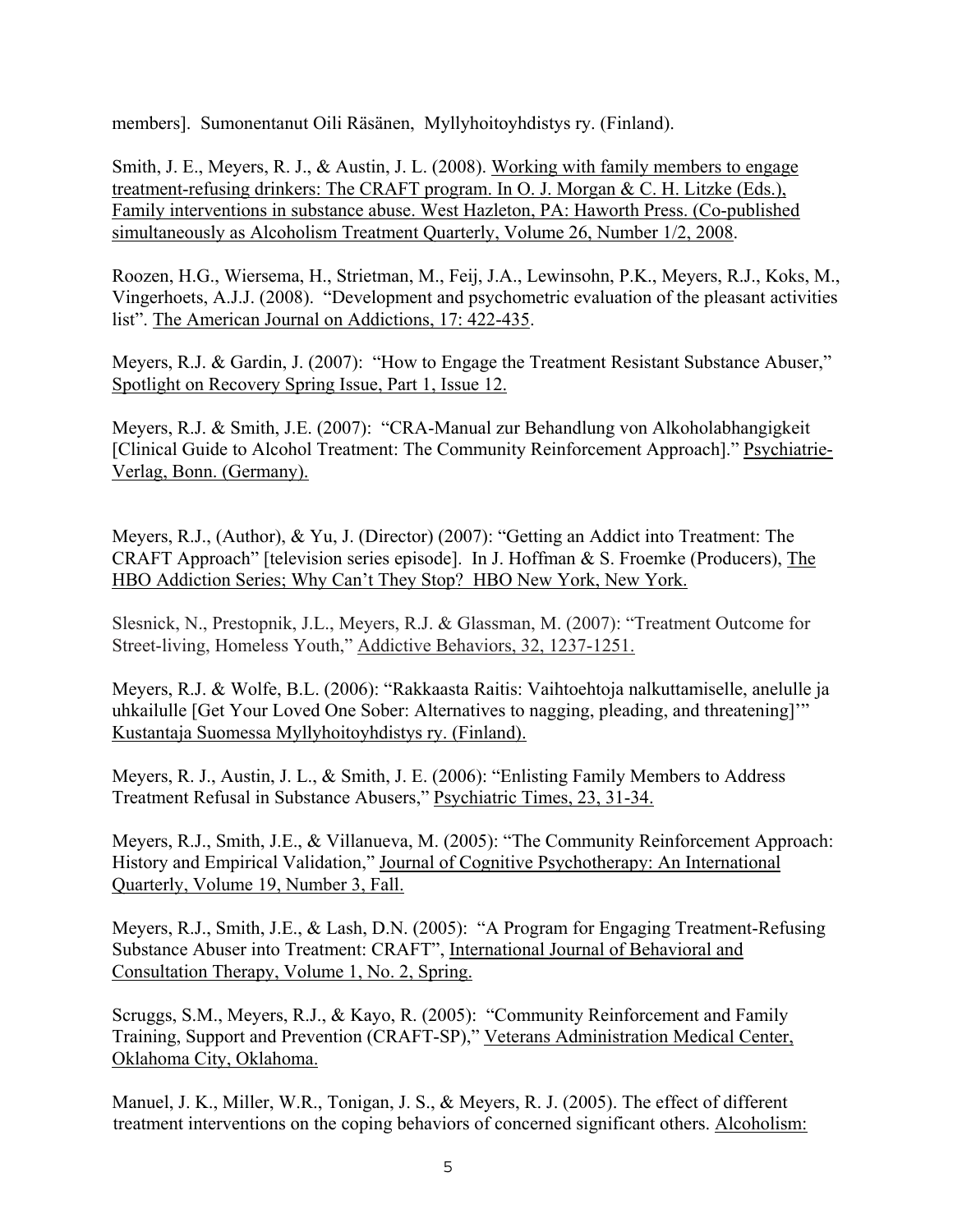Clinical and Experimental Research, 29(5, Supplement), 903. (Abstract).

 Manuel, J. K., Miller, W. R., Meyers, R. J., & Tonigan, J. S. (2004). Perception of drinking by parental and spousal concerned significant others. Alcoholism: Clinical and Experimental Research, 28(5), (Supplement), 124. (Abstract).

 Meyers, R.J., & Gardin, J. (2004): "Empirically Supported Substance Abuse Treatment: The Community Reinforcement Approach", (Available through San Francisco Bay Area Center for Cognitive Therapy website www.therapyadvisor.com).

Meyers, R. J. & Wolfe, B.L. (2004): "Get Your Loved One Sober: Alternatives to nagging, pleading and threatening*,"* Hazelden Publishing & Educational Services, Center City MN.

Pinsky, D., Seppala, M.D., Meyers, R.J., Gardin, J, White, W.L., & Brown, S. (2004): "When Painkillers Become Dangerous: What everyone needs to know about oxycontin and other prescription drugs," Hazelden Publishing & Educational Services, Center City MN.

Smith, J.E. & Meyers, R.J. (2004): "Motivating Substance Abusers to Enter Treatment: Working with Family Members," Guilford Press: New York, NY.

Smith, J. E., Meyers, R. J., & Miller, W. R. (2004): "Take the Network into Treatment," Drug and Alcohol Findings, 10, 4-7.

Smith, J.E., Milford, J.L., & Meyers, R. J. (2004): "CRA and CRAFT: Behavioral Approaches to Treating Substance-Abusing Individuals," The Behavior Analyst Today, Vol. 5 (4), 391-403.

Walker, D. D., Venner, K., Hill, D. E., Meyers, R. J., & Miller, W. R. (2004): "A Comparison of Alcohol and Drug Disorders: Is There Evidence for a Developmental Sequence of Drug Abuse?" Addictive Behaviors, 29*,* 817-824.

Wolfe, B.L., & Meyers, R.J. (2004): "Community Reinforcement and Family Training: Getting Loved Ones Sober," The Counselor Publication of the National Association of Alcoholism and Drug Abuse Counselors, Vol. 5, No. 3, 57-60.

Meyers, R.J., Smith, J.E., & Lash, D. (2003): "The Community Reinforcement Approach," In (Eds.) M. Galanter. Recent Developments in Alcoholism. Research on Alcoholism Vol. XVI. New York: Kluwer/Plenum.

Meyers, R.J. (2003): "Community Reinforcement Approach and Family Training (CRAFT) Method of Intervention," Proceedings from the Hazelden Foundation Substance Abuse Forum, St. Paul, MN, 3-4.

Diamond, G., Godley, S.H., Liddle, H., Webb, C., Sampl, S., Tims, F., Meyers, R. (2002): "Five Outpatient Models for Adolescent Marijuana Use: A Description of the Cannabis Youth Treatment Interventions," Addiction, 97, 69-82.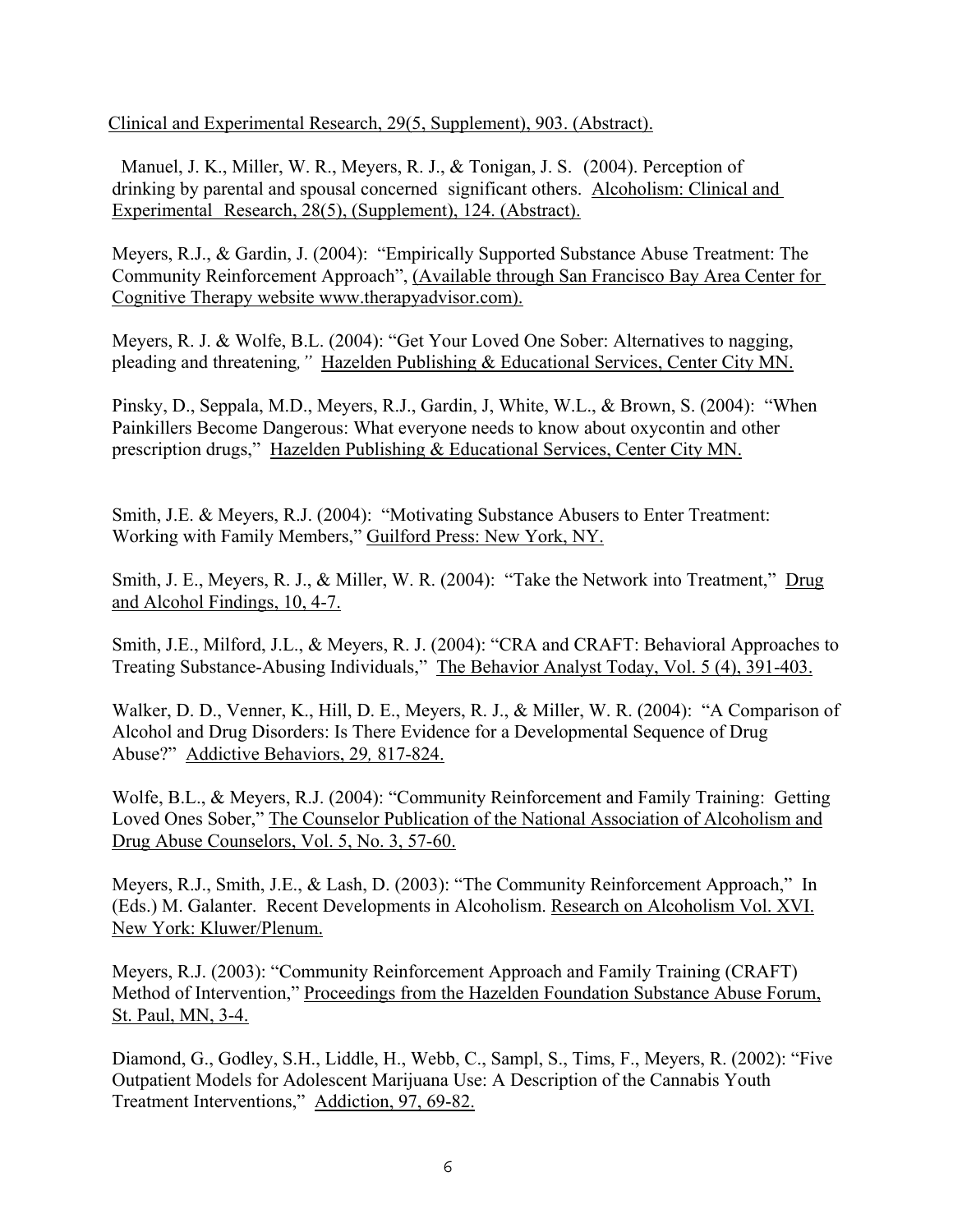Meyers, R.J., Apodaca, T.R., Flicker, S.M., & Slesnick, N., (2002): "Evidence-Based Approaches for the Treatment of Substance Abusers by Involving Family Members," The Family Journal: Counseling and Therapy for Couples and Families, Vol.10, No. 3, July 2002, 281-288.

Meyers, R.J., Miller, W.R., Smith, J.E., & Tonigan, J.S. (2002): "A Randomized Trial of Two Methods for Engaging Treatment-Refusing Drug Users Through Concerned Significant Others," Journal of Consulting and Clinical Psychology Vol .70, No. 5, 1182-1185.

Meyers, R.J. & Slesnick, N. (2002): "Establishing and Maintaining Empirically Based Alcohol Treatment in Community Programs," In (Eds.) Miller, W. R., & Weisner, C. Changing Substance Abuse Through Health and Social Systems. New York: Kluwer/Plenum.

Smith, J.E., Meyers, R.J., & Milford, J. (2002): "The Community Reinforcement Approach," In R. Hester & W. Miller's (Eds.), Handbook of Alcoholism Treatment Approaches: Effective Alternatives (3rd ed.), New York: Allyn & Bacon.

Meyers, R.J., & Squires, D.D. (2001, Summer): "The Community Reinforcement Approach," (Available from the Behavioral Health Recovery Management Project c/o Fayette Companies, P.O. Box 1346, Peoria, IL 61654-1346; or at http://www.bhrm.org).

Godley, S. H., Meyers, R. J., Smith, J. E., Godley, M. D., Titus, J. M., Karvinen, T., Dent, G., Passetti, L., & Kelberg, P. (2001): "The Adolescent Community Reinforcement Approach for Adolescent Cannabis Users," Cannabis Youth Treatment (CYT) Series, Volume 4. DHHS Pub. No. 01-3489. Rockville, MD: Center for Substance Abuse Treatment, Substance Abuse and Mental Health Services Administration.

Meyers, R.J. & Godley, M.D. (2001): "Shaping of the Community Reinforcement Approach," In R. Meyers & W. Miller (Eds.). A Community Reinforcement Approach to the Treatment of Addiction. Cambridge, UK: University Press.

Meyers, R.J. Miller, W.R. (2001): "A Community Reinforcement Approach to the Treatment of Addiction," Cambridge, UK: University Press.

Meyers, R.J. Miller, W.R. & Smith J.E. (2001): "Community Reinforcement and Family Training (CRAFT)," In R. Meyers & W. Miller (Eds.) A Community Reinforcement Approach to the Treatment of Addiction. Cambridge, UK: University Press.

Miller, W.R. & Meyers, R.J. (2001): "Summary and Reflections," In R. Meyers & W. Miller (Eds.). A Community Reinforcement Approach to the Treatment of Addiction. Cambridge, UK: University Press.

Miller, W.R., Meyers, R.J., & Tonigan J.S. (2001): "A Comparison of CRA and Traditional Approaches," In R. Meyers & W. Miller (Eds.). A Community Reinforcement Approach to the Treatment of Addiction. Cambridge, UK: University Press.

Miller, W.R., Meyers, R.J., Tonigan J.S., & Grant, K.A. (2001): "Community Reinforcement and Traditional Approaches: Findings of a Controlled Trial," In R. Meyers & W. Miller (Eds.).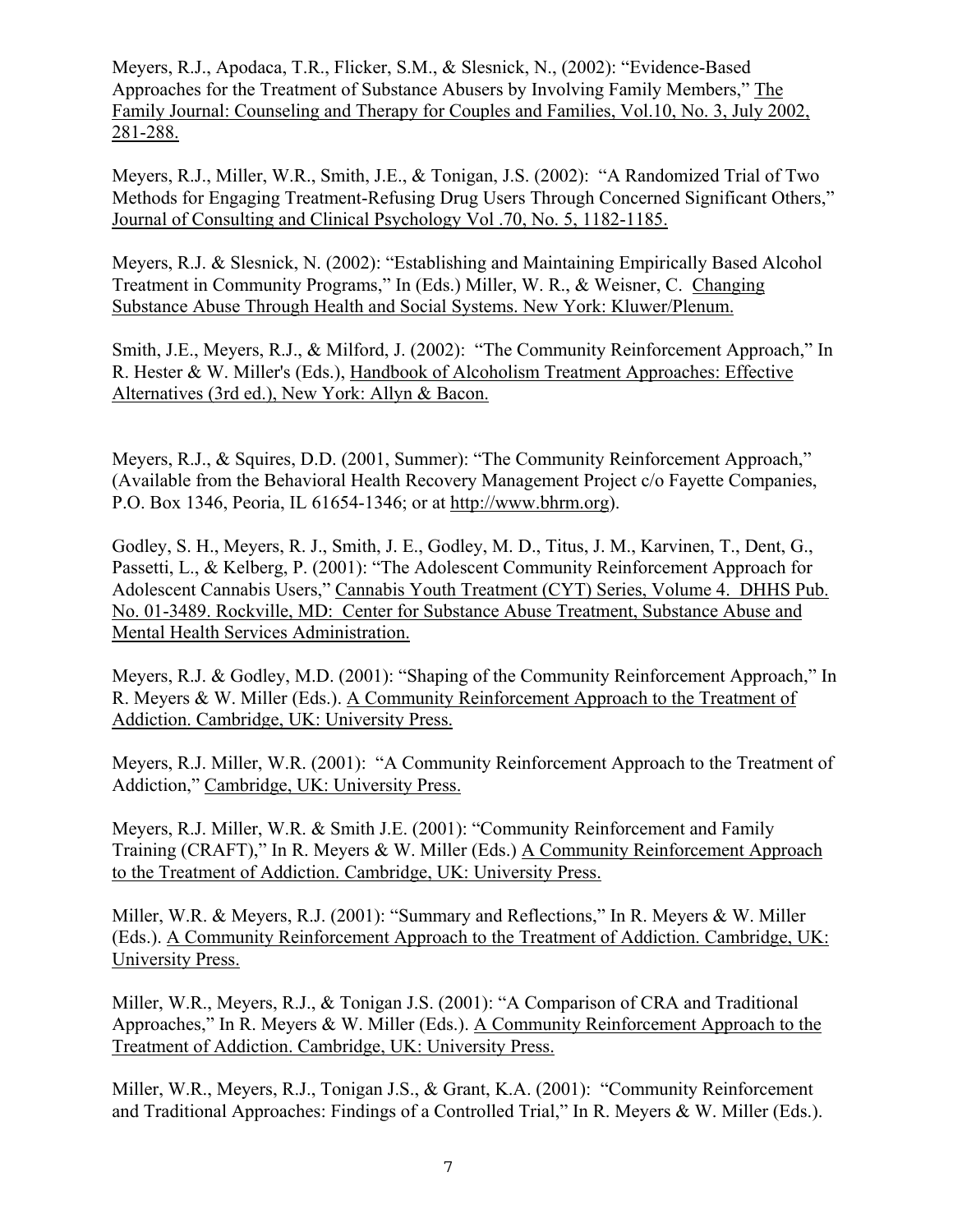A Community Reinforcement Approach to the Treatment of Addiction. Cambridge, UK: University Press.

Smith, J. E. & Meyers, R. J. (2001): "The Treatment," In R. Meyers & W. Miller (Eds.).  $\underline{A}$ Community Reinforcement Approach to the Treatment of Addiction. Cambridge, UK: University Press.

Smith, J.E., Meyers, R.J., & Miller, W.R. (2001): "The Community Reinforcement Approach to the Treatment of Substance Use Disorders," The American Journal of Addictions Vol. 10 (suppl), 51-59.

Brewer, C., Meyers, R.J. & Johnsen, J. (2001): "Does Disulfiram Help to Prevent Relapse in Alcohol Abuse?" CNS Drugs Vol.  $14, 329-341$ .

Daugherty, M., Miller, W.R., Meyers, R.J., & Tonigan, J.S. (2000): "Taking More Steps: Change in Motivation before Alcohol Treatment," Alcoholism: Clinical and Experimental Research, 24, 383. (Abstract).

Meyers, R.J., Miller, W.R., McNeff, K.A., & Moyers, T. (2000): "Beliefs about the Etiology of Alcoholism and Treatment Outcomes," Alcoholism: Clinical and Experimental Research, 24, 670. (Abstract).

Meyers, R.J., Miller, W.R., Tonigan, J.S., & Grant, K.A. (2000): "Randomized Trial of Community Reinforcement and Twelve-Step Approaches in Alcoholism Treatment with and Without Disulfiram," Alcoholism: Clinical and Experimental Research, 24, 195. (Abstract).

Slesnick, N., Meyers, R.J., Mead, M., & Segelken, D.H. (2000): "Bleak and Hopeless No More: Engagement of Reluctant Substance Abusing Runaway Youth and Their Families," Journal of Substance Abuse Treatment, 19, 215-222.

Smith, J. E. & Meyers, R. J. (2000): "CRA: The Community Reinforcement Approach for Treating Alcohol Problems," In M. Dougher (Ed), Clinical Behavioral Analysis: Research and Theory. Context Press.

Anderson, R.E., Ogle, R.L., Meyers, R.J., & Miller, W.R. (1999): "A Comparison Between Twelve-Step Facilitation and Community Reinforcement Approach in Increasing AA Attendance for Initially Resistant Problem Drinkers," Alcoholism: Clinical and Experimental Research, 23 (Supplemental), 46A. (Abstract).

Meyers, R. J., Miller, W.R., Hill, D. E., & Tonigan, J. S. (1999): "Community Reinforcement and Family Training (CRAFT): Engaging Unmotivated Drug Users in Treatment," Journal of Substance Abuse, 10, 3, 291-308.

Meyers, R.J., Smith, J.E., & Waldorf, V.A. (1999): "Application of the Community Reinforcement Approach," In E. Dowd & L. Rugle (Eds.), Comparative Treatments of Substance Abuse. New York: Springer Publishing Company.

Miller, W.R. & Meyers, R.J. (1999): "The Community Reinforcement Approach," Alcohol Research and Health, 23, 2, 116-121.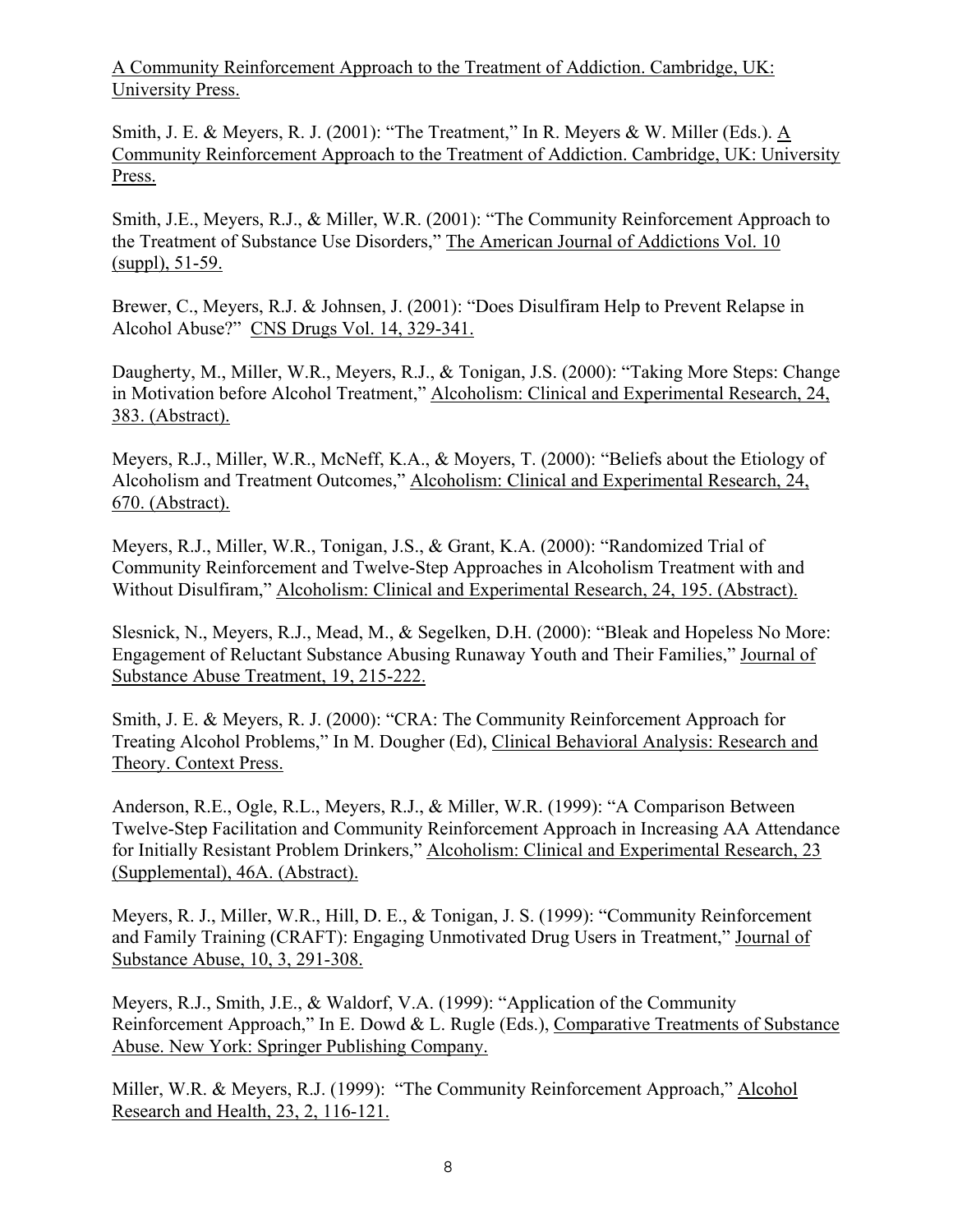Miller, W.R., Meyers, R.J., & Tonigan J.S. (1999): "Engaging the Unmotivated in Treatment for Alcohol Problems: A Comparison of Three Intervention Strategies," Journal of Consulting and Clinical Psychology, 67, 5, 688-697.

Smith, J. E., Meyers, R. J., & Waldorf, V.A. (1999): "Covering all bases: Engaging and Treating Individuals with Alcohol Problems," In J. Hannigan, N. Spear, L. Spear, & C. Goodlett (Eds.), Alcohol and Alcoholism: Brain and Development. New Jersey: Lawrence Erlbaum Associates.

Wolfe, B. L., & Meyers, R. J. (1999): "Cost-Effective Alcohol Treatment: The Community Reinforcement Approach," Cognitive and Behavioral Practice. 6, (2) 105-109.

Meyers, R. J., Smith, J. E., & Miller E.J., (1998): "Working Through the Concerned Significant Other: Community Reinforcement and Family Training," In W.R. Miller & N. Heather (Eds.), Treating addictive behaviors: Processes of change (2nd edition). New York: Plenum Press.

Meyers, R. J. & Wolfe, B.L. (1998): "Community Reinforcement and Family Training for Families of Substance Abusers: Everybody Can Win," The Counselor. November/December, 24- 29.

Meyers, R. J. & Wolfe, B.L. (1998): "Helping Employees Help Their Substance Abusing Loved Ones," EAP Digest, March/April, 12-13.

Smith, J.E., Meyers, R.J. & Delaney, H. D. (1998): "The Community Reinforcement Approach with Homeless Alcohol-Dependent Individuals," Journal of Consulting and Clinical Psychology. Vol. 66, No3, 541-548.

Meyers, R. J. & Smith, J. E. (1997). Getting off the fence: Procedures to engage treatment resistant drinkers. Journal of Substance Abuse Treatment, 14, 467-472.

Grant, K. A., Arcineiga, L. T., Tonigan, J. S., Miller, W. R. & Meyers, R. J. (1997). Are reconstructed self-reports of drinking reliable? Addictions, 92(5), 601-606.

Meyers, R. J., Dominguez, T. & Smith, J. E. (1996). Community reinforcement training with concerned others. In V. B. Hasselt & M. Hersen's (Eds.) Source of psychological treatment manuals for adult disorders. New York: Plenum Press.

Meyers, R. J., Hill, D. E., Miller, E. J., Lopez, V. C., & Miller W. R., (November, 1996). Engaging and retaining resistant drug users in treatment: The community reinforcement and family training (CRAFT). Proceedings of the 30th Annual Convention of the Association for the Advancement of Behavior Therapy, 388. Washington, D.C. (Abstract).

Meyers, R. J. & Smith, J. E. (1995). Clinical guide to alcohol treatment: The Community Reinforcement Approach. New York: Guildford Press.

Miller, W. R., & Meyers, R. J. (1995). Beyond generic criteria: Reflections on life after clinical science wins. Clinical Science, spring, 4-6.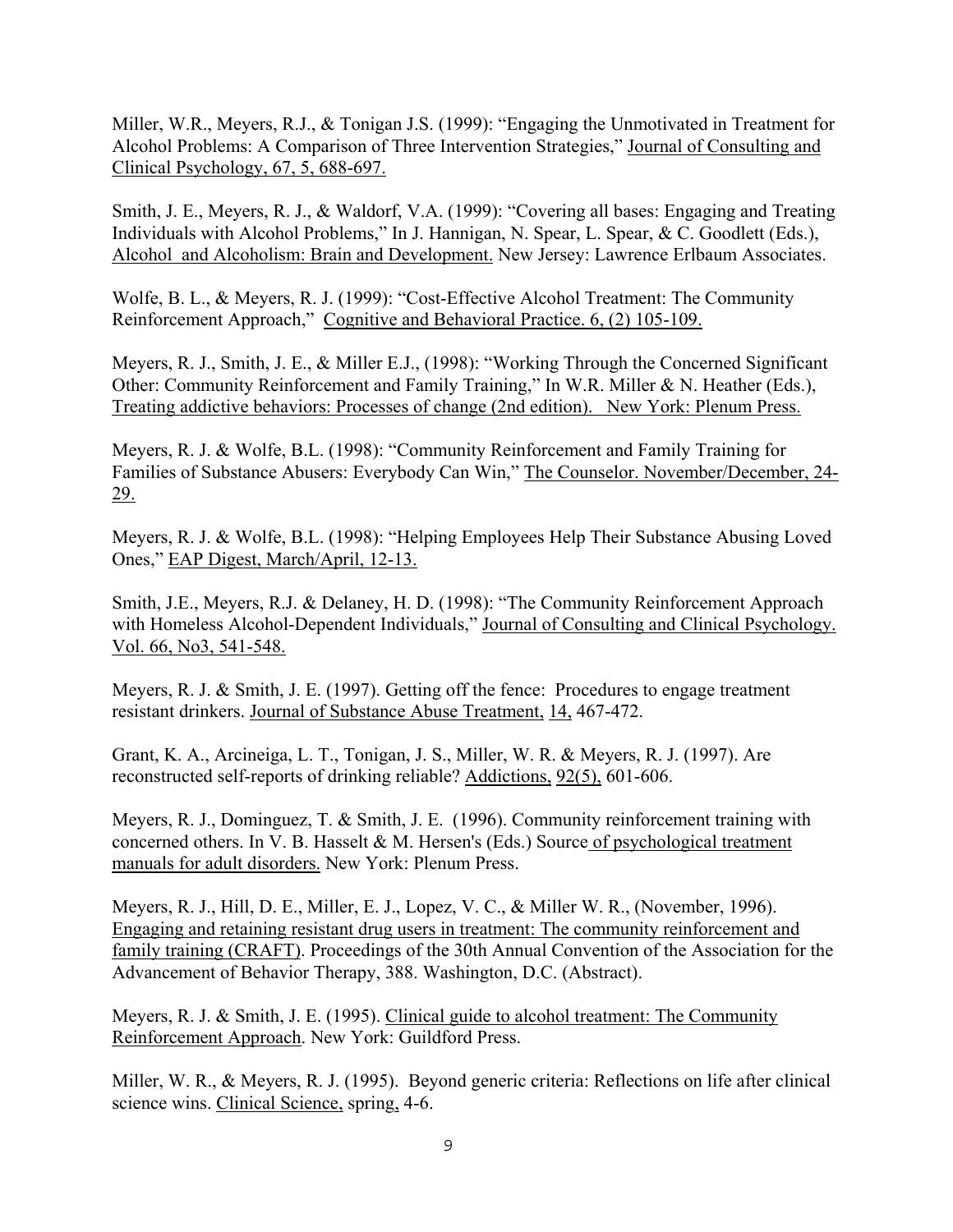Smith, J. E. & Meyers, R. J. (1995). The community reinforcement approach. In R. Hester & W. Miller's (Eds.) Handbook of alcoholism treatment approaches: Effective alternatives (2nd ed.), New York: Allyn & Bacon.

Zweben, A., Donovan, D., Randall, C. L., Barrett, D., Dermen, K., Kabela, E., Meyers, R. J., Rice, C., Rosengren, D., Schmidt, P., Snow, M., Thevos, A. K., & Velasquez, M., (1994). Issues in the development of subject recruitment strategies and eligibility criteria in multi-site trials of matching. Journal of Studies on Alcohol, Supplement No.12, 62-69.

Meyers, R. J. (1994). Male Patterns that lead to Self-Destruction, (PTSD). Man Alive: A Journal of Men's Wellness, Vol.VII, 2, Albuquerque New Mexico.

Azrin, N. H., Sisson, R. W., Meyers, R. J., & Godley, M. D. (1982). Alcoholism treatment by disulfiram and community reinforcement therapy. Journal of Behavioral Therapy and Experimental Psychiatry, 13, 105-112.

Mallams, J. H., Godley, M. D., Hall, G. M., Meyers, R. J. (1982). A social systems approach to resocializing alcoholics in the community. Journal of Studies on Alcohol, 43, 1115-1123.

# **PAPERS & BOOKS UNDER REVIEW:**

Miller, W.R., Meyers, R.J., & Tonigan, J.S. (Submitted). Relative Outcomes of Twelve-Step and Cognitive-Behavioral Therapies with Treatment-Resistant Problem Drinkers.

# **PRESENTATIONS & POSTERS WHILE AT CASAA:**

Meyers, R.J., & Gardin, J. (September, 2007). Final training in CRA using a 9 month dissemination model to train, supervise and give audiotape feedback to clinical staff at Evangelisches Krankenhaus treatment center in Bielefeld Germany.

Meyers, R.J., & Gardin, J. (September, 2007). Two days of training in the community reinforcement approach (CRA) for addiction supervisors of Baden-Wurttembergischer Landesverband fur Pravention und Rehabilitation gGmbH, Tubingen, Germany

Meyers, R.J., (August, 2007). A two and ½ day workshop on Adolescent Community Reinforcement Approach, for clinical staff of addiction and adolescent treatment programs in southern Florida, sponsored by the Florida Alcohol and Drug Abuse Association (FADAA).

Meyers, R.J., (July, 2007). A two and  $\frac{1}{2}$  day workshop on Adolescent Community Reinforcement Approach, for clinical staff of addiction and adolescent treatment programs in southern Florida, sponsored by the Florida Alcohol and Drug Abuse Association (FADAA).

Meyers, R.J., (June, 2007). Two days of training in the community reinforcement approach (CRA) and 2 days of training in Community reinforcement and family training (CRAFT) for addiction therapists in Stockholm Sweden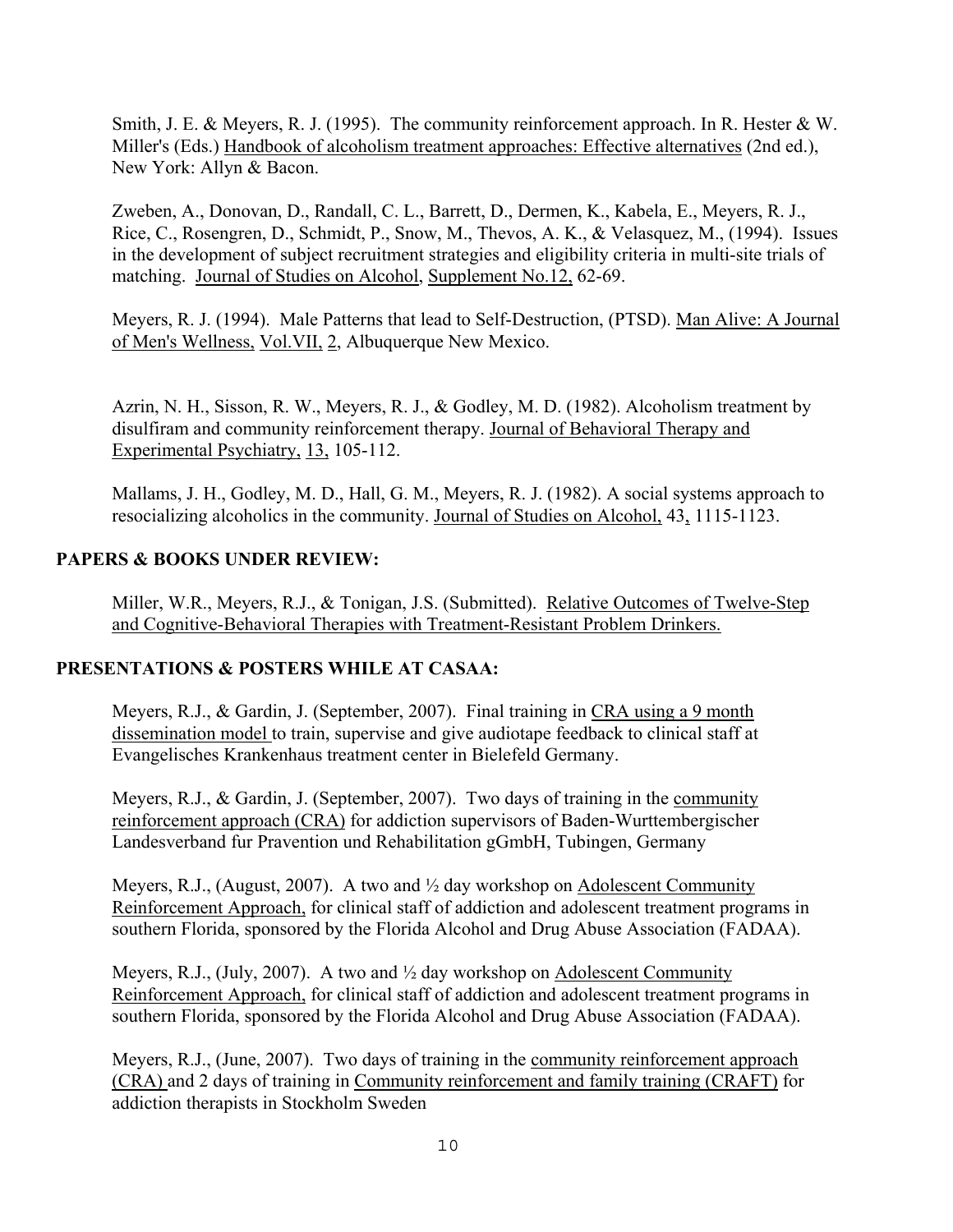Meyers, R.J., (April, 2007). Three day training for all clinical staff in the community reinforcement approach sponsored by Bouman Mental Health Care (GGZ), Rotterdam, The Netherlands.

Meyers, R.J., (April, 2007). Three day training for all clinical staff in the community reinforcement approach sponsored by Novadic-Kentron, Network for Addiction Treatment Services, Helvoirt, The Netherlands.

Meyers, R.J., (April, 2007). A one hour presentation on The future of CRA and CRAFT in The Netherlands sponsored by Vereniging voor Gedragstherapie en Cognitieve Therapie, Utrecht, The Netherlands.

Meyers, R.J., & Gardin, J., (April, 2007). Three day training in the community reinforcement approach (CRA) and one day of training in community reinforcement and family training (CRAFT) for Gloucestershire Partnership NHS Trust, Gloucester, United Kindom.

Meyers, R.J., (February, 2007). A two and ½ day workshop on Adolescent Community Reinforcement Approach, for addiction and adolescent therapists of the Burrell Behavioral Health Center of Springfield Missouri.

Meyers, R.J., & Gardin, J., (February, 2007). A week long training in CRA using a 9 month dissemination model to train, supervise and give audiotape feedback to clinical staff at Evangelisches Krankenhaus treatment center in Bielefeld Germany.

Godley, S. H., Godley, M. D., Smith, J. E., & Meyers, R. J., (April 2007). A-CRA/ACC training and certification process for the CSAT funded AAFT project. Part of panel presentation at the Joint Meeting on Adolescent Treatment Effectiveness, Washington, DC.

Meyers, R.J., (January, 2007). A two and  $\frac{1}{2}$  day workshop on Adolescent Community Reinforcement Approach, for clinical staff of adolescent therapists of Brown County Wisconsin, Green Bay Wisconsin.

Godley, S. H., Godley, M. D., Smith, J. E., & Meyers, R. J., (December, 2006). Four days of intensive training on the A-CRA/ACC model for newly funded grantee's sponsored by the Center on Substance Abuse Treatment (CSAT) Baltimore Maryland.

Meyers, R.J., (December, 2006). A two and  $\frac{1}{2}$  day workshop on Adolescent Community Reinforcement Approach, for clinical staff of the Richmond behavioral health authority of Richmond Virginia.

Meyers, R.J., (November, 2006). A two and ½ day workshop on Adolescent Community Reinforcement Approach, for clinical staff of the center for success and independence, Houston Texas.

Meyers, R.J., (November, 2006). Keynote speaker at the yearly conference of SMART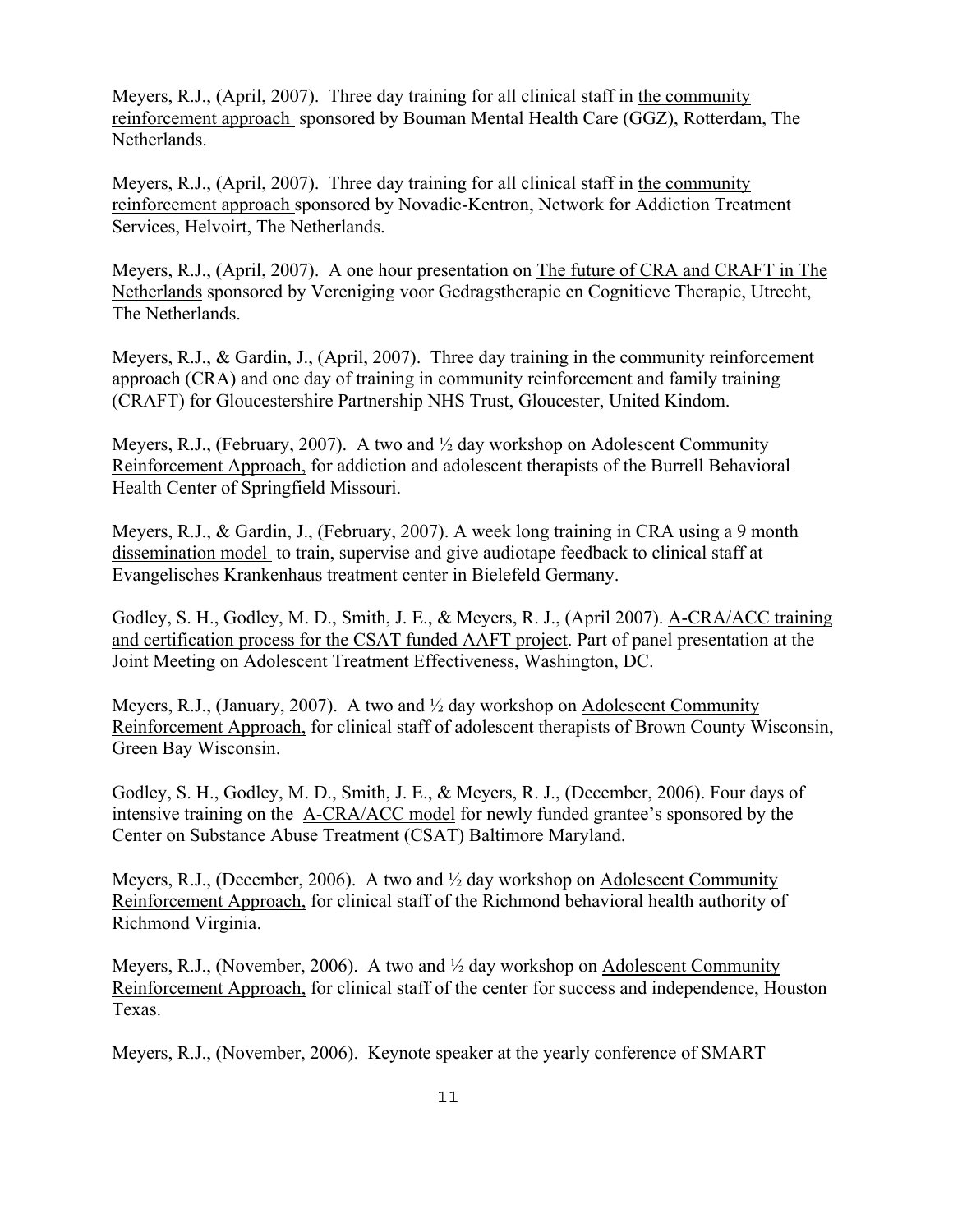Recovery. Lecture title was the community reinforcement and family training (CRAT). Boston MA.

Meyers, R.J., (October, 2006). A two and ½ day workshop on Adolescent Community Reinforcement Approach, for clinical staff of several addiction and adolescent treatment programs sponsored by the New England Institute on Addiction Studies, Montpelier Vermont.

Meyers, R.J., (September, 2006). Guest lecturer for the Department of Psychology, University of Tampere, Tampere Finland. A one day introductory class on the community reinforcement approach (CRA) and a one day class on the community reinforcement and family training (CRAFT).

Meyers, R.J., (September, 2006). A one day introductory workshop titled Community Reinforcement and Family Training (CRAFT) held for therapists at A-Klinikkasaaatio foundation Helsinki, Finland.

Meyers, R.J., (September, 2006). A two day introductory class held for therapists and addictions specialists in the Community Reinforcement and Family Training (CRAFT) program. Course was presented for the Myllyhoitopaivo Institute, Helsinki, Finland.

Meyers, R.J. (August, 2006). A two and ½ day workshop titled Adolescent Community Reinforcement Approach, for the community partnership of Arizona, Tucson Arizona.

Meyers, R.J. (July, 2006). Invited Keynote address at the Summer Institute on Addiction Treatment Prince Edward Island, Nova Scotia. A six hour overview of Community Reinforcement and Family Training (CRAFT).

Meyers, R.J., (June, 2006). A two day workshop designed to introduce psychologist, therapist and social workers to the empirically based substance abuse treatment called the Community Reinforcement Approach (CRA). Behavioral Health Recovery Management Fayette Companies, Peoria Illinois.

Meyers, R.J., (June, 2006). A two and ½ day workshop on Adolescent Community Reinforcement Approach, for clinical staff of addiction and adolescent treatment programs at Chestnut Health Services, Bloomington Illinois.

Meyers, R.J. & Smith, J.E., (June, 2006). A two day workshop designed to introduce psychologist, therapist and social workers to the empirically based substance abuse treatment called the Community Reinforcement Approach (CRA). The ADAPT Center Roseburg Oregon.

Meyers, R.J., Gardin, J., (May, 2006). Three day training in the community reinforcement approach for the addictive disorders for substance misuse specialist Gloucestershire, England.

Meyers, R.J., (May, 2006). Three day training in the community reinforcement approach (CRA) and community reinforcement and family training (CRAFT) for psychologists, social workers, nurses, and addiction workers from across Scotland and the United Kingdom. Training was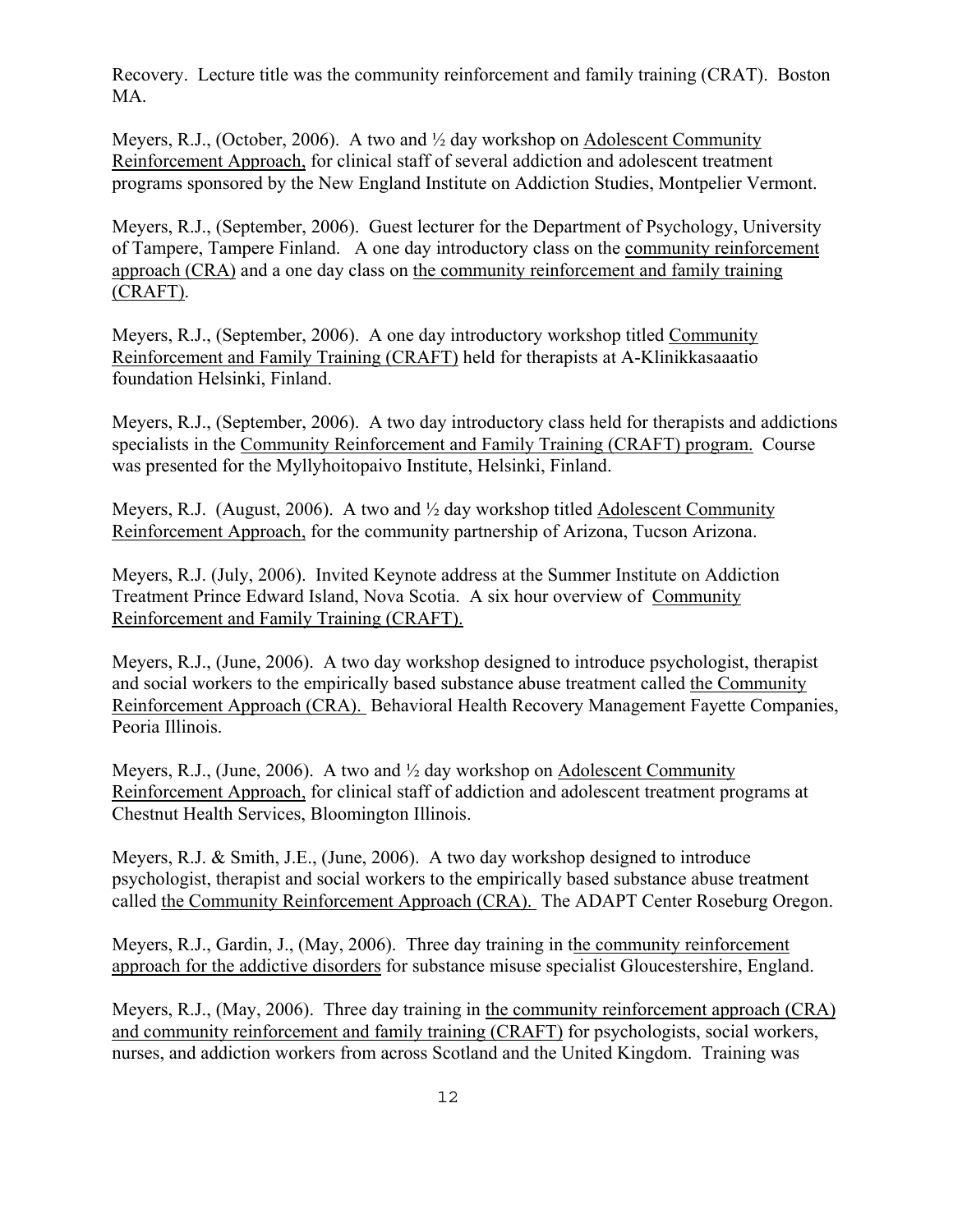sponsored by St. Johns Hospital Livingston, Scotland.

Meyers, R.J., (May, 2006). Invited presentation titled the future directions for CRA and CRAFT.

Presentation made for the association of nurses in substance abuse of Scotland, Glasgow Scotland.

Meyers, R.J., Roozen, H.G., (May, 2006). Round table discussion on the community reinforcement approach made for the association of nurses in substance abuse of Scotland, Glasgow Scotland.

Meyers, R.J., (April, 2006). How to get your loved one sober: An evidence-based intervention. Presentation for the 8<sup>th</sup> annual conference on Anger, Trauma and Addiction Recovery, sponsored by the U. S. Journal Training, Inc., Las Vegas Nevada.

Meyers, R.J., (April, 2006). Evidence based adolescent treatment. Presentation for the  $8<sup>th</sup>$  annual conference on Anger, Trauma and Addiction Recovery, sponsored by the U. S. Journal Training, Inc., Las Vegas Nevada.

Meyers, R.J. (April, 2006). Invited presentation on the Community Reinforcement and Family Training (CRAFT) given at the Pacific Southwest Addiction Technology Transfer Center (ATTC) Spring Institute Albuquerque, New Mexico.

Meyers, R.J. (April, 2006). A two day introductory training in Community Reinforcement and Family Training (CRAFT) designed for psychologist, therapists and addictions specialists at Practical Recovery Services, in San Diego California.

Meyers, R.J. & Smith, J.E. (March, 2006). A four hour clinical presentation in the Community Reinforcement and Family Training (CRAFT) sponsored by the New Mexico Psychological Association, Albuquerque New Mexico.

Meyers, R.J. (chair), Anderson, R., Day, E., Purvis, G., McInnis, D., & Smith, J.E. (February, 2006). Taking it to the Streets: Establishing an evidence-based addiction treatment program in existing community programs. Symposium presented at the  $11<sup>th</sup>$  meeting of the International Conference on the Treatment of Addictive Behaviors, Santa Fe, New Mexico

Manual, J.K., Meyers, R.J., Smith, J.E., Tonigan, J.S. & Miller, W.R. (February, 2006). Treatment refusing substance abusers: Can we predict who will enter treatment? . Poster presentation at the 11<sup>th</sup> meeting of the International Conference on the Treatment of Addictive Behaviors, Santa Fe, New Mexico.

Smith, J.E. & Meyers, R.J. (January, 2006). An Introduction to the Community Reinforcement and Family Training (CRAFT). A six hour workshop designed to introduce therapists to the techniques and procedures of CRAFT at the  $11<sup>th</sup>$  meeting of the International Conference on the Treatment of Addictive Behaviors, Santa Fe, New Mexico.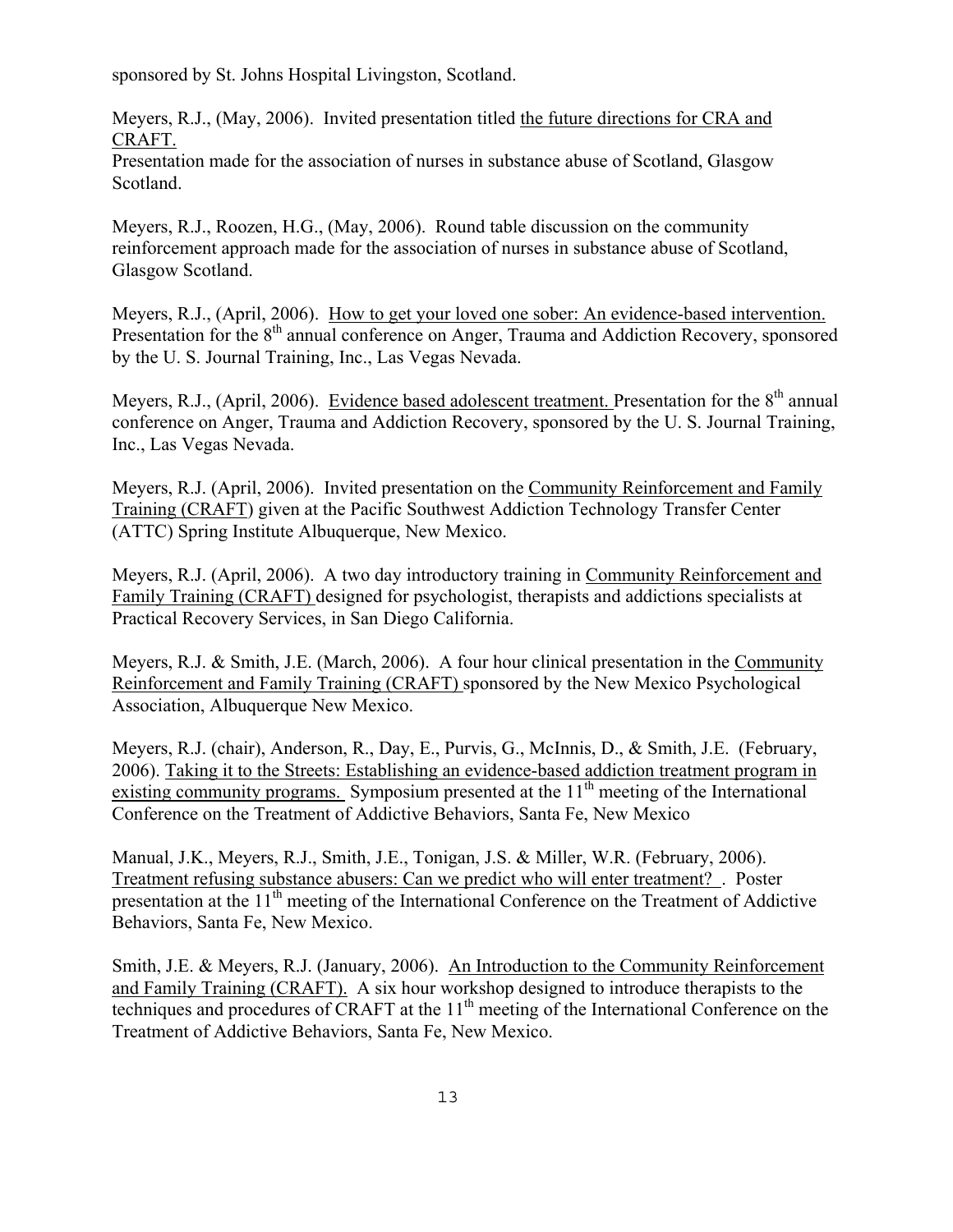Austin, J.L., Stump, M., Smith, J.E., Meyers, R.J. & Delaney, H.D. (November, 2005). Co-morbidity in the treatment of alcoholic homeless women. Posted presented at the 39<sup>th</sup> Annual Convention of the Association for Behavioral and Cognitive Therapies, Washington DC.

Meyers, R.J., (October, 2005). A two day introductory class held for therapists and addictions specialists in the Community Reinforcement and Family Training (CRAFT) program. Course was presented at the Myllyhoitopaivo Institute, Orimattila, Finland.

Meyers, R.J., (September, 2005). Invited talk titled "Evidence based treatment for family members of resistant substance abusers: Community reinforcement and family training (CRAFT)". Lecture was presented at the  $17<sup>th</sup>$  annual southwest psychiatric symposium, Albuquerque, New Mexico.

Meyers, R.J. (September, 2005). A one day introductory workshop titled "Community Reinforcement and Family Training (CRAFT)", presented at the Center on Alcoholism, Substance Abuse and Addictions, (CASAA) the University of New Mexico, Albuquerque, New Mexico.

Meyers, R.J. (August, 2005). A two day workshop designed to introduce psychologist, therapist and social workers to an empirically based intervention program called community reinforcement and family training (CRAFT). Training was sponsored by Allies In Recovery, Springfield, Massachusetts.

Meyers, R.J. (August, 2005). Invited Plenary talk titled "How to Motivate Substance Users into Treatment" presented at the 37<sup>th</sup> Annual Southwestern School for Behavioral Health Studies, Tucson Arizona.

Meyers, R.J. (August, 2005). A two and ½ day workshop titled "Adolescent Community Reinforcement Approach," for clinical staff of the addiction and adolescent treatment programs at Aurora Psychiatric Hospital, Wauwatosa Wisconsin.

Meyers, R.J. & Smith J.E. (July, 2005). A 2½ day workshop titled an introduction to Adolescent Community Reinforcement Approach. Training was sponsored by the New Hampshire Department of Child and Family, Concord, New Hampshire.

Meyers, R.J. & Smith J.E. (July, 2005). Three day clinical workshop titled "Motivating Substance Abusers to Enter Treatment: Working with Family members" for staff of the Center for Motivation and Change, Manhattan, New York.

Meyers, R.J. (June, 2005). A 2 day workshop, "An introduction to the Community Reinforcement Approach" for the clinical staff of All Saints Hospital in Springhill, Nova Scotia.

Pallas, D., Prestopnik, J.L., Slesnick, N., & Meyers, R.J. (June, 2005). Internalizing and externalizing problems associated with physical/sexual abuse and victimization in substanceusing homeless youth. Poster presentation made at the  $67<sup>th</sup>$  annual scientific meeting of The College on Problems of Drug Dependence. Fort Lauderdale Florida.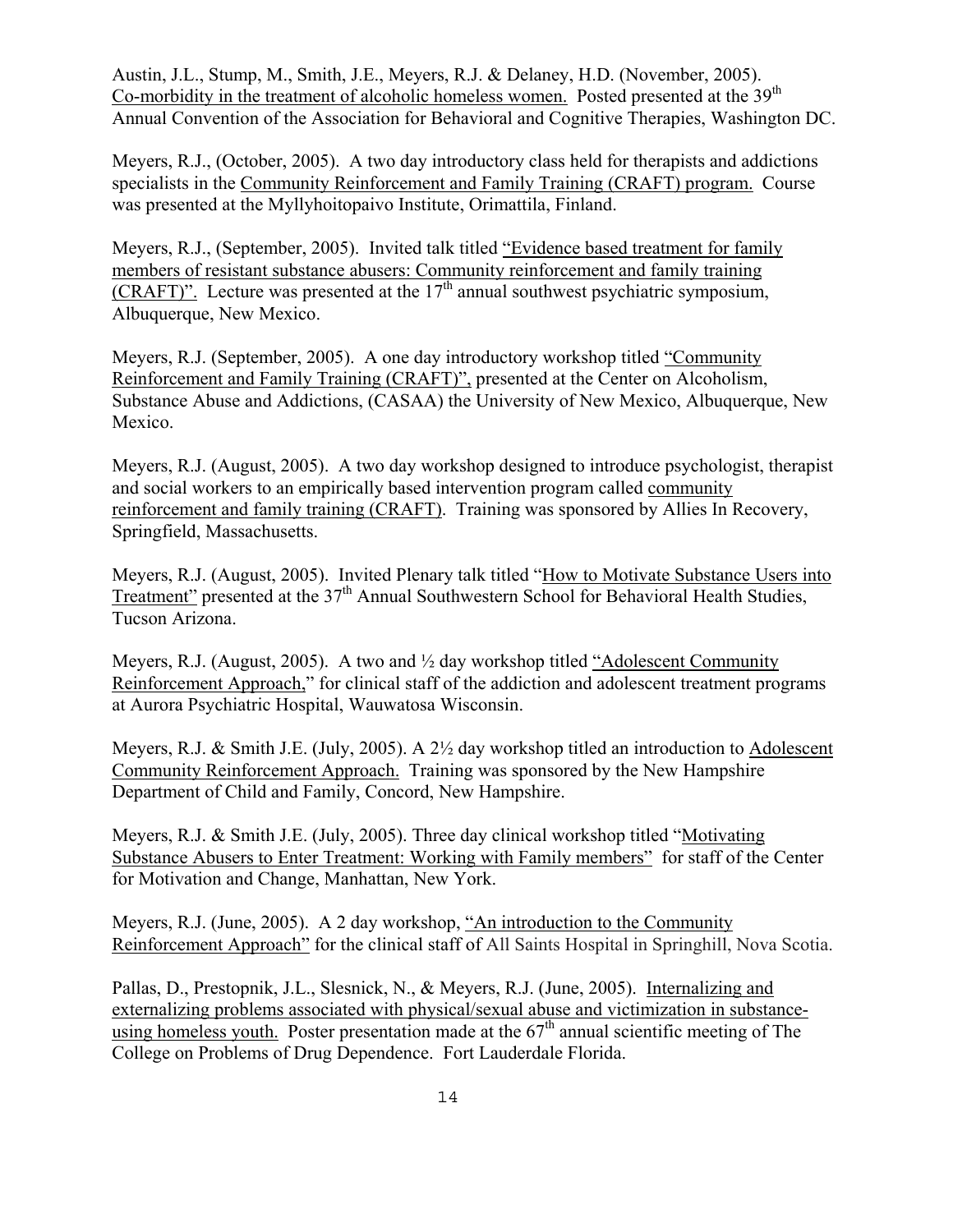Manuel, J. K., Miller, W.R., Tonigan, J. S., & Meyers, R. J. (June, 2005). The effect of different treatment interventions on the coping behaviors of concerned significant others. Alcoholism: Clinical and Experimental Research, 29(5, Supplement), 903. (Abstract).

Meyers, R.J. & Hester, R. K. (April, 2005). A 6 hour workshop entitled an introduction to the Community Reinforcement Approach (CRA). This training was designed for therapists, social workers, and case managers that provide clinical services for DWI offenders in Albuquerque, New Mexico.

Meyers, R.J. (May, 2005). A two day training entitled Community Reinforcement and Family Training (CRAFT): Helping families get a loved on sober. This workshop was funded by the Addiction Resource council, Inc. part of the Waukesha county department of health and human services and the united way, Brookfield, Wisconsin.

Meyers, R.J. & Hester, R. K. (April, 2005). A 6 hour workshop entitled an introduction to the Community Reinforcement Approach (CRA. This training was designed for therapists, social workers, and case managers that provide clinical services for DWI offenders in Farmington, New Mexico.

Stump, M., Austin, J.L., Smith, J.E., Meyers, R.J., Delaney, H.D., & Milford J.L., (April 2005). How marginal are the marginalized? Body image and eating disorder symptoms in homeless women. Poster presentation at the Academy for Eating Disorders Conference, Montreal Canada.

Meyers, R.J., (April, 2005). Get Your Loved One Sober: Alternatives to Nagging Pleading and threatening, working with family members. An introductory workshop on CRAFT presented at the17th annual Southwest Regional Behavioral Health Conference. Albuquerque, New Mexico.

Meyers, R.J. (March, 2005). Three day training in the Community Reinforcement and Family Training (CRAFT). Training provided for the Treatment Research Institute (TRI), Philadelphia, Pennsylvania.

Meyers, R.J. (March, 2005). One day introductory presentation on The Community Reinforcement and Family Training (CRAFT) model for the Family Services division of the Seminole Tribe, Clewiston, Florida.

Meyers, R.J. (March, 2005). Invited talk entitled Motivating substance Abusers to Enter Treatment: Working with Family Members. Grand Rounds presentation for the University of Kansas School of Medicine, Wichita Kansas.

Meyers, R.J. (February, 2005). Two days of training on the Community Reinforcement Approach (CRA) for therapists at the alcohol treatment program, Pictau Nova Scotia Canada.

Meyers, R.J. (February, 2005). An introduction to Community Reinforcement and Family Training (CRAFT). The University of Nevada Las Vegas.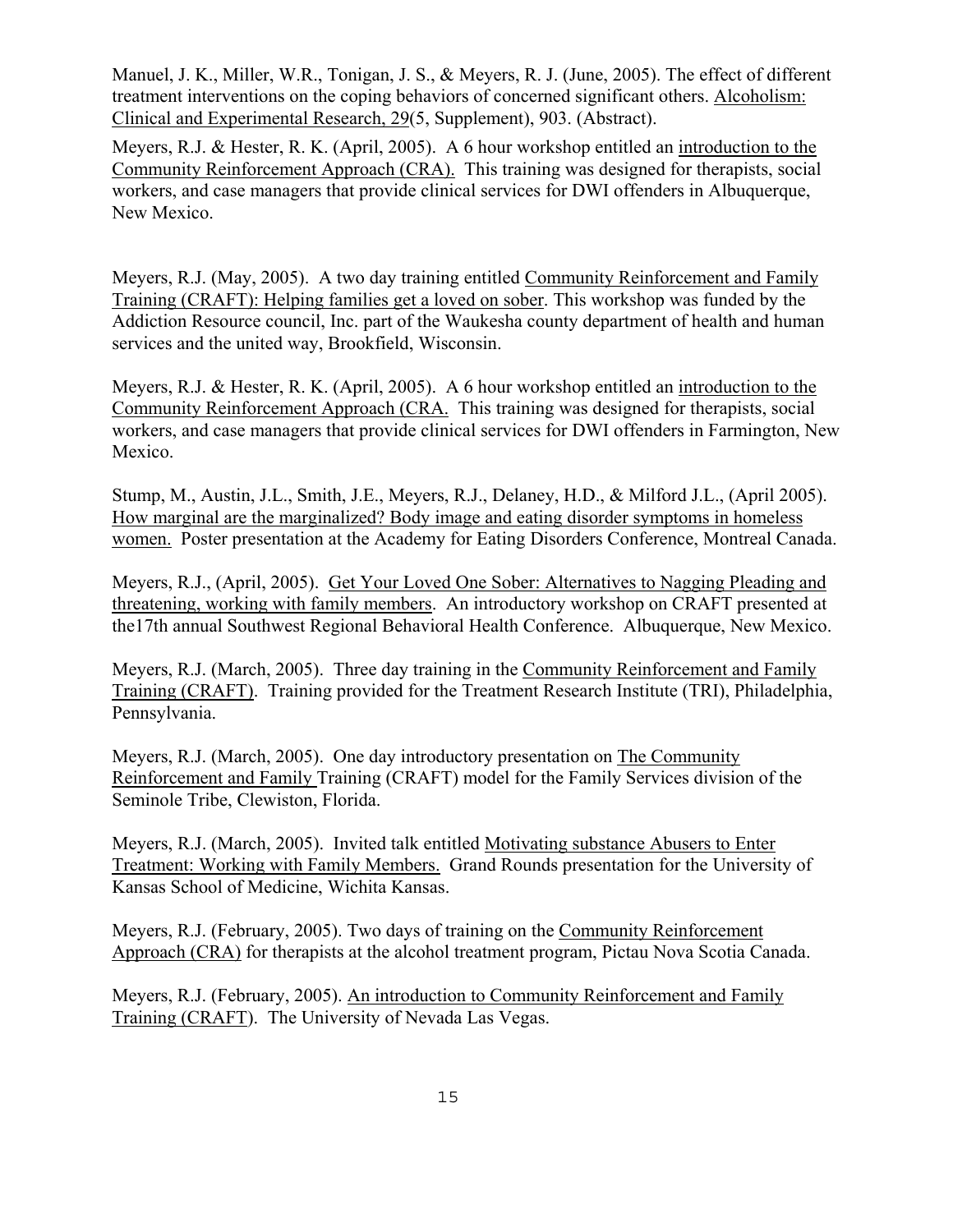Meyers, R.J. (January, 2005). Two day introductory workshop: Using the adolescent community reinforcement approach for The Center for Success and Independence Houston, Texas.

Smith, J.E., & Meyers, R.J. (November, 2004). Getting resistant substance abusers to enter treatment by working with their loved one: The CRAFT program. Four hour workshop presented at the 38<sup>th</sup> Annual Convention of the Association for the Advancement of Behavior Therapy, New Orleans Louisiana.

Meyers, R.J. (November, 2004). Treating substance abusers using the Community Reinforcement Approach (CRA). Workshop given for the Professional Development and Applied Studies program University of Wisconsin, Madison, Wisconsin.

Meyers, R.J. (November, 2004). Resistant substance abusers: Helping families motivate their loved ones into treatment. Workshop given for the Professional Development and Applied Studies program University of Wisconsin, Madison, Wisconsin.

Meyers, R.J. (November, 2004). The Community Reinforcement Approach to the treatment of Alcohol and Other Drug Dependent Individuals. Invited talk for the University of Wisconsin's yearly "University Lecture Series" Madison, Wisconsin.

Meyers, R.J. (September, 2004). An introduction to Community Reinforcement and Family Training (CRAFT). Empowering New Mexico: A conference for health care providers, social services substance abuse professionals, interested in New Mexicans and TANF clients. Albuquerque, New Mexico.

Slesnick, N., Meyers, R.J., Prestopnik, J., & Roeder, I. (September, 2004). Project STAR: Outcome of CRA with homeless street youths. New Mexico state epidemiology work group, sponsored by the National Institute on Drug Abuse. Albuquerque, New Mexico.

Meyers, R.J. & Hester, R.K. (September, 2004). One day training designed to introduce rural primary healthcare professionals on a newly funded grant to use the community reinforcement approach with substance abusers. Rio Rancho, New Mexico.

Meyers, R.J., & Smith, J.E. (August, 2004). Introductory workshop: the Community Reinforcement and Family Training (CRAFT) program. A two day workshop for therapists, social workers and psychologists. Pictau, Nova Scotia Canada.

Meyers, R.J., Smith, J.E., Lash, D.N. & Stump, M.J. (July, 2004). Against all odds: Treating homeless alcoholic women. Poster presentation at the annual meeting of the American Psychological Association Honolulu, Hawaii.

Slesnick, N., Prestopnik, J.L., Roder, I. & Meyers, R.J. (July 2004). Family therapy outcome with runaway drug-abusing adolescents. Poster presentation at the annual meeting of the American Psychological Association Honolulu, Hawaii.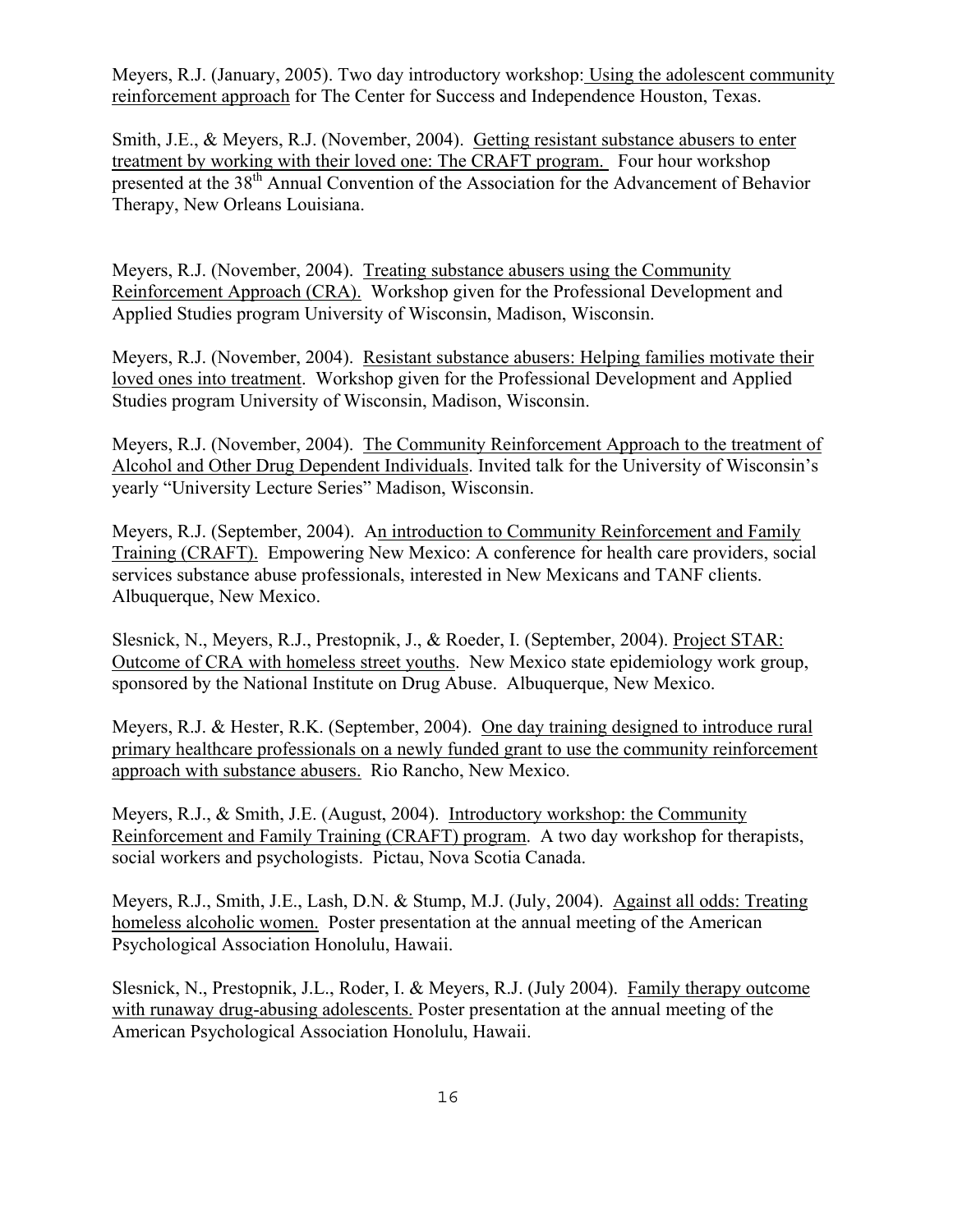Meyers, R.J. & Smith, J.E. (July, 2004). Introductory workshop: the Community Reinforcement and Family Training (CRAFT) program. A two day workshop for therapists and psychologists. Santa Fe New Mexico.

Smith, J.E. & Meyers, R.J. (June, 2004). Introductory workshop: Using the adolescent community reinforcement approach for the William McCord treatment facility, Orangeburg, South Carolina.

Meyers, R.J. (June, 2004). Invited plenary session Number IV. Evidence-Based treatment for family members of treatment resistant substance abusers: Community Reinforcement and Family Training (CRAFT). The  $27<sup>th</sup>$  annual scientific meeting of the Research Society on Alcoholism Vancouver, B.C. Canada.

Meyers, R.J., & Smith, J.E., (June, 2004). A two day training on the community reinforcement approach for therapists at the Alcohol, Treatment, and Prevention Program Halifax, Canada.

Meyers, R.J., (May, 2004). Two day training for community mental health worker on how to use the community reinforcement and family training (CRAFT) method to help family members of resistant substance abusers, Regina, Saskatchewan Canada.

Meyers, R.J., Pach, N.M., Star, J.E., Walker, I. (April, 2004). The enemy within: How substance abuse affects the American family. Panel discussion presented at the national center on addiction and substance abuse (CASA) at Columbia University. Sponsored in part by the U.S. department of health and human services, administration for children and families, New York, New York.

Meyers, R.J. (April, 2004). Evidence based substance abuse treatment: The community reinforcement approach. Invited talk for the National Institute on Alcohol Abuse and Alcoholism (NIAA) day long symposium "Advances in alcoholism treatment and health services research". Held at the 35<sup>th</sup> annual medical-scientific conference of the American Society of Addiction Medicine (ASAM) Washington, D.C.

Meyers, R.J., & Hester, R.K. (March, 2004). Evidence-Based Treatment: The community reinforcement approach. A one day workshop designed for therapists, social workers, and case managers that provide clinical services for DWI offenders in Farmington, New Mexico.

Meyers, R.J., (March, 2004). Get Your Loved One Sober: Alternatives to Nagging Pleading and threatening, working with family members. A one day workshop presented at the16th annual Southwest Regional Behavioral Health Conference. Albuquerque, New Mexico.

Meyers, R.J., Gardin, J. (February, 2004). Using the Community Reinforcement Approach for treating substance abusers. A three day workshop designed for substance abuse treatment providers and their supervisors. New Glasgow, Nova Scotia Canada.

Meyers, Robert J. (October, 2003). Presentation of research findings on Unilateral Family Therapy. Plenary talk at the Idaho State Conference on Health Care: Health care in a new era.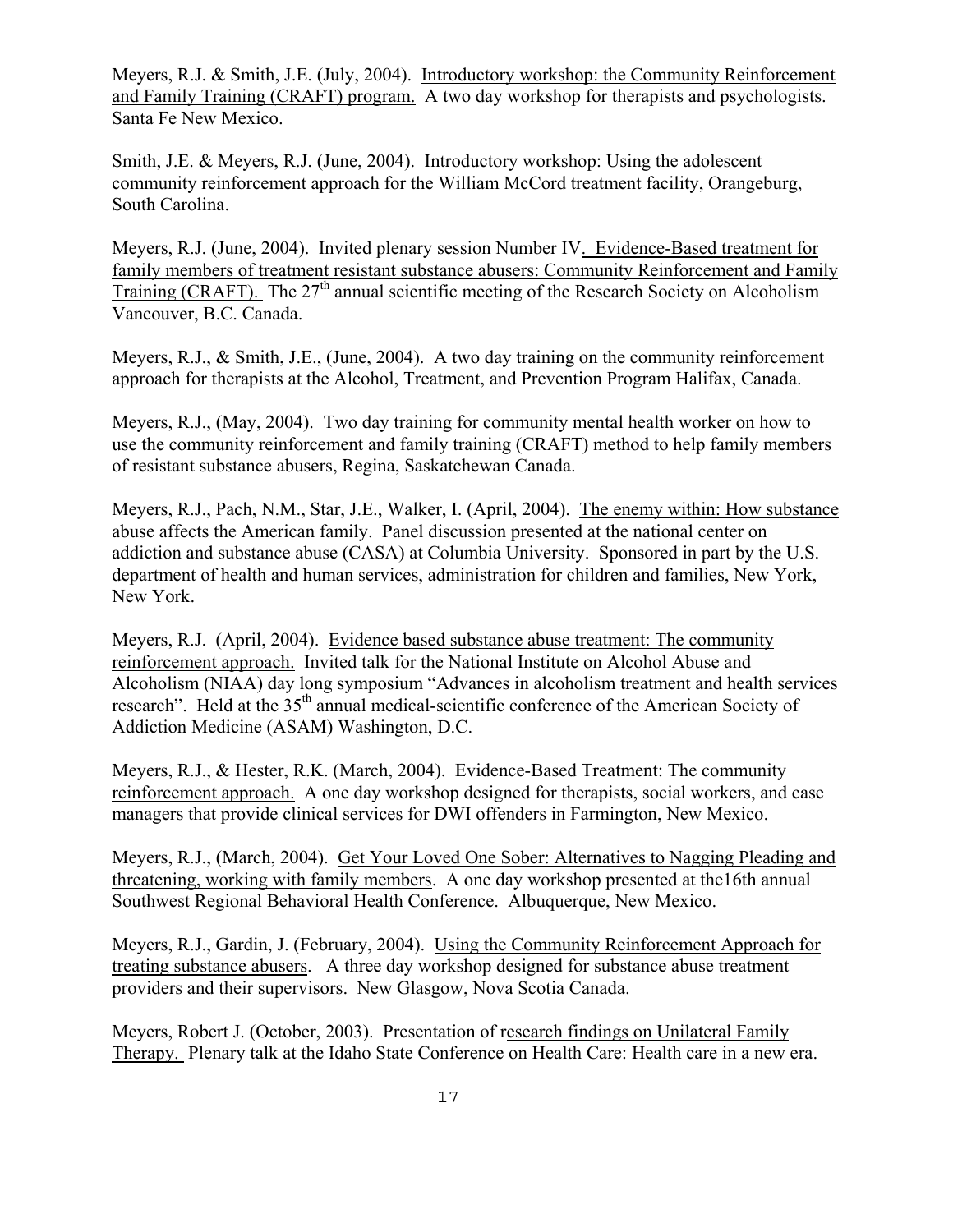Pocatello, Idaho.

Meyers, Robert J. (October, 2003). Using Community Reinforcement and Family Training: "Getting Your loved one Sober". Three hour introductory workshop at the Idaho State Conference on Health Care: Health care in a new era. Pocatello, Idaho.

Meyers, Robert J. (October, 2003). Evidence based alcohol treatment: The community reinforcement approach. Presentation given at the Wisconsin State Conference "Changing the conversation on addiction and recovery in Wisconsin." Oconomowoc, Wisconsin.

Meyers, Robert J. (October, 2003). Using the Community Reinforcement and Family Training (CRAFT) method of treatment engagement. Presentation given at the Wisconsin State Conference "Changing the conversation on addiction and recovery in Wisconsin." Oconomowoc, Wisconsin.

Meyers, R.J. & Smith, J.E. (September, 2003). The community Reinforcement Approach. Six hour clinical workshop presented at the 10<sup>th</sup> Annual International Conference on Treatment of Addictive Behaviors, Heidelberg, Germany.

Milford, J.L., Smith, J.E., Meyers, R.J. & Austin, J. (September, 2003). Understanding the Many Challenges in Treating Homeless Women. Poster presentation given at the 10<sup>th Annual</sup> International Conference on Treatment of Addictive Behaviors, Heidelberg, Germany.

Meyers, R.J., & Hester, R.K. (July, 2003). Evidence-Based Treatment: The community reinforcement approach. One day workshop for the staff of San Juan counties DWI clinical staff Farmington, New Mexico.

Meyers, R.J., & Hester, R.K. (July, 2003). Using the brief drinker's profile and the community reinforcement approach for the treatment of DWI Offenders. Presentation for local, county and state judges. Farmington, New Mexico.

Meyers, R.J., Anderson, R. D., & Gardin, J. (July, 2003). A two day workshop titled "The community reinforcement and family training: How to engage the treatment-resistant substance abuser". Santa Fe, New Mexico.

Johnson, W.R., Prestopnik, J.L., & Meyers, R.J. (June, 2003). Working Alliance Inventory: What does it predict? Poster presentation at the 25th annual scientific meeting of Research Society on Alcoholism, Ft. Lauderdale, FL.

Meyers, R.J., Miller, W.R., & Tonigan, J.S. (June, 2003). Relative outcomes of twelve-step and cognitive-behavioral therapies with treatment-resistant problem drinkers. Poster presentation at the 25th annual scientific meeting of Research Society on Alcoholism, Ft. Lauderdale, FL.

Meyers, R.J., (June, 2003). Evidence-Based Treatment: The community reinforcement approach. Two day workshop for Franklin - Williamson County Mental Health Center,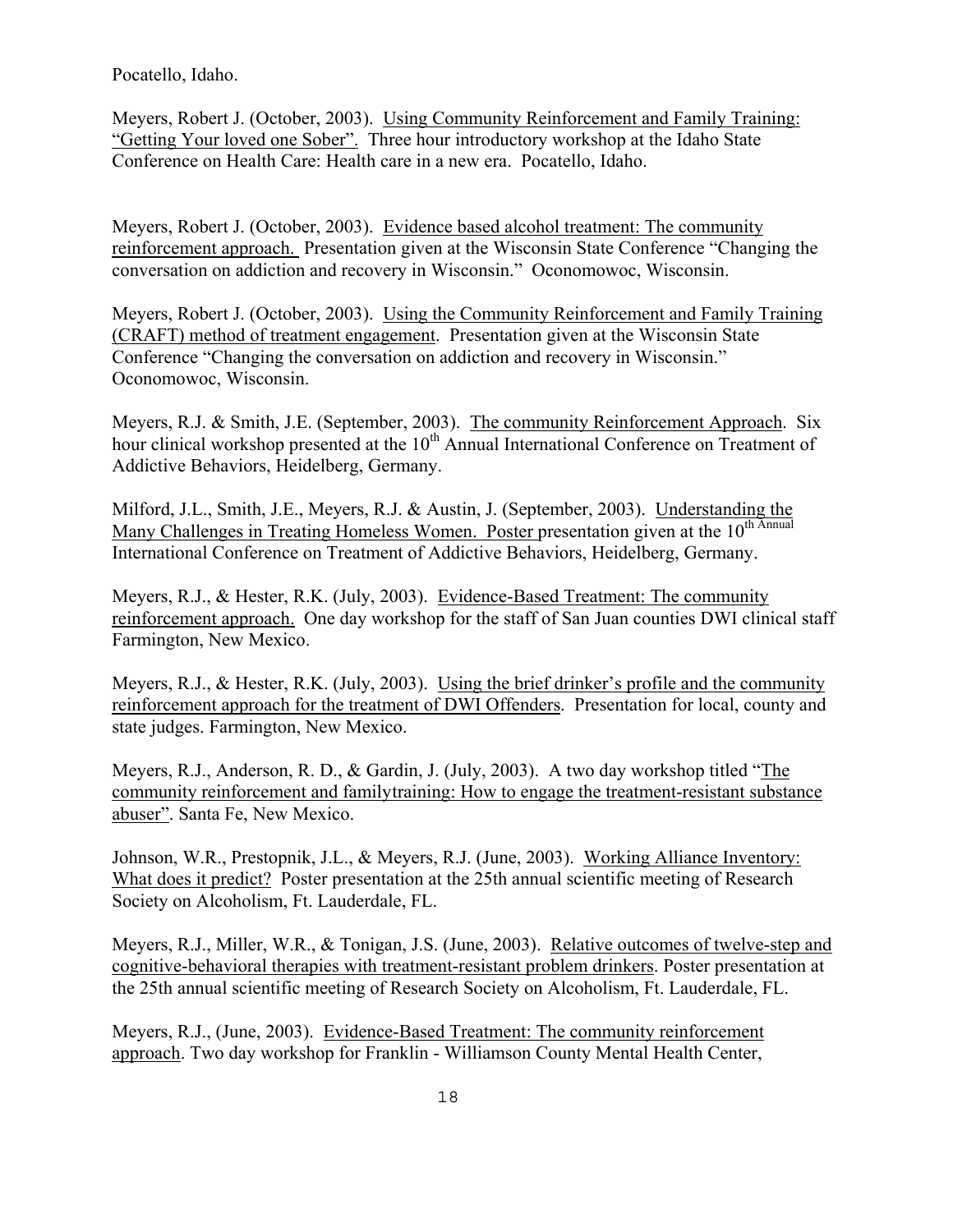Carbondale, Illinois.

Meyers, R.J. (April, 2003). Introduction to Community Reinforcement and Family Training. (CRAFT). Six hour workshop for the Veterans Administration Hospital Staff Oklahoma City, Oklahoma.

Meyers, R.J. (April, 2003). Community reinforcement and family training (CRAFT), a method of intervention. Keynote address at the Substance Abuse Research Forum, Sponsored by Butler center on research at Hazelden Inc., St. Paul Minnesota.

Meyers, R.J. (April, 2003). The history of the community reinforcement approach. Invited keynote address for the Clinical Trials Network quarterly meeting in Albuquerque, NM.

Meyers, R.J., & Smith J.E. (February, 2003). A Scientifically-Supported Cognitive-Behavioral Treatment for Alcoholism, Life Management Center, Panama City Florida.

Meyers, R.J. & Hester, R.K. (March, 2003). Application of the Community Reinforcement Approach to mandated DWI offenders. A six hour training for State of New Mexico DWI service providers. Sponsored by the Health Department of the State of New Mexico, Las Vegas, New Mexico.

Meyers, R.J., (September, 2002). Evidence-Based Treatment: The community reinforcement approach. Advancing the Conversation: Improving substance abuse prevention and treatment. This conference was sponsored by NIAAA, NIDA, CSAT and IADDA, Chicago Illinois.

Meyers, R.J. (May/June, 2002). Two day training on The Community Reinforcement Approach for the Mental Health Services Department, County of Santa Clara, and the City of San Jose Youth Services Staff, San Jose, California.

Meyers, R.J. & Hester, R.K. (April, 2002). Application of the Community Reinforcement Approach to mandated DWI offenders. A six hour training for State of New Mexico DWI service providers. Sponsored by the Health Department of the State of New Mexico, Farmington, New Mexico.

Meyers, R.J. (March, 2002). Using Community Reinforcement and Family Training (CRAFT) to engage and treat persons with co-occurring disorders. State of Louisiana Department Of Health and Hospitals, Region V, Lake George, Louisiana.

Meyers, R.J. (January, 2002). Using the Community Reinforcement Approach with adolescents with multiple disorders. Clinical workshop presented to therapists and juvenile probation officers for the county of Santa Clara, San Jose, California.

Meyers, R.J., Miller, W.R., Tonigan, J.S., & Smith, J.E. (August, 2001) Community Reinforcement and Family Training (CRAFT): Engaging the treatment resistant substance user into treatment. In R. Aviram, (Chair) symposium on Spouse Involvement in Alcohol Treatment,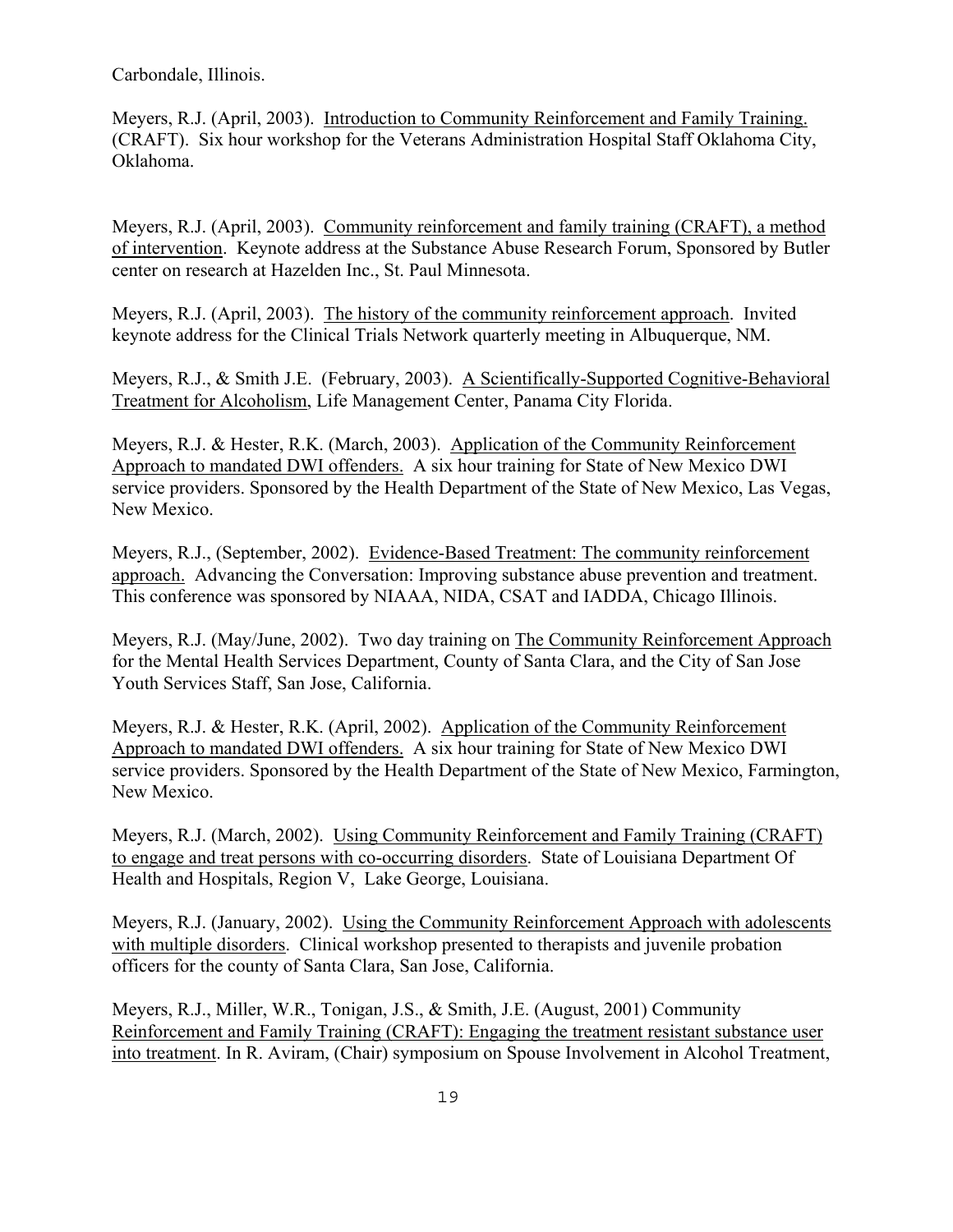at the 109th meeting of the American Psychological Association, San Francisco, CA.

Meyers, R.J. & Rhodes, R. (August, 2001) Learning to use the community reinforcement approach. The Arizona State Second Annual Substance Abuse Summer Institute: Bridging the Gap 2 between Science and Practice. Pinetop AZ.

O'Farrell, J.O., Meyers, R.J., & Alter, J. (July, 2001). Family treatment for Substance Abuse: Evidence Based Approaches. The  $12^{th}$  Annual summer seminars offered by Harvard Medical School and Massachusetts Mental Health Center, Department of Psychiatry. Brewster, MA.

Meyers, R.J., Miller, W.R., Tonigan, J.S., & Grant, K.A. (June, 2001). Randomized trial of community reinforcement and twelve-step approaches in alcoholism treatment with and without disulfiram. Poster presentation at the24th annual scientific meeting of Research Society on Alcoholism, Montreal, Canada.

Meyers, R.J. & Hester, R.K. (May, 2001). Application of the Community Reinforcement Approach to mandated DWI offenders. A six hour training for State of New Mexico DWI service providers. Sponsored by the Health Department of the State of New Mexico, Las Cruces, New Mexico.

Meyers, R.J., (April, 2001). Using the Community Reinforcement Approach with adolescents with multiple disorders. Two day clinical workshop presented to Chestnut Health Systems, Granite City, Illinois.

Meyers, R.J. & Smith, J.E. (January, 2001). Using the Community Reinforcement Approach with the dually diagnosed. Five day clinical workshop presented at the Hawaii state hospital in Kaneohe Hawaii.

Meyers, R.J. (January, 2001). Using the Community Reinforcement Approach with homeless women and their families. Clinical training for the University of Arizona, School of Administration and Public Policy. Phoenix, Arizona.

Meyers, R.J. (September, 2000). Engaging unmotivated substance abusers in treatment through Community Reinforcement and Family Training (CRAFT). In C. Yahne (Chair), Motivational Interviewing. Symposium conducted at the 9<sup>th</sup> International Conference on Treatment of Addictive Behaviors, Somerset West, Cape Town, South Africa.

Meyers, R.J. & Smith J.E. (September, 2000). Community Reinforcement and Family Training (CRAFT): Engaging the unmotivated in treatment by unilateral intervention through loved ones. Clinical workshop presentation at the 9<sup>th</sup> International Conference on Treatment of Addictive Behaviors, Somerset West, Cape Town, South Africa.

Meyers, R.J. & Waldron, H.B. (September, 2000). Engaging resistant adolescents into substance abuse treatment. In H. Waldron (Chair), Treatment outcomes for adolescent substance abuse. Symposium conducted at the 9<sup>th</sup> International Conference on Treatment of Addictive Behaviors, Somerset West, Cape Town, South Africa.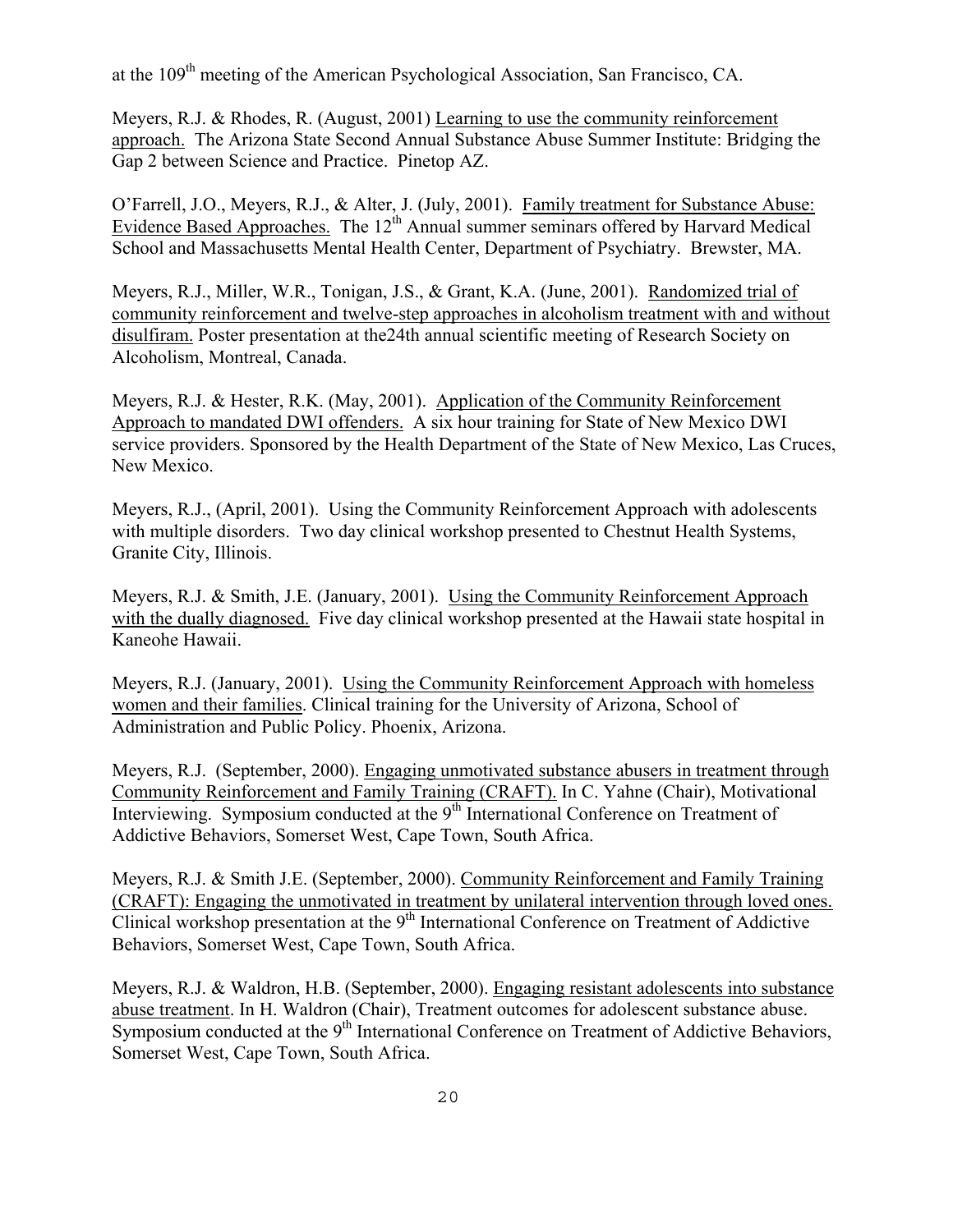Smith, J.E., Meyers, R.J., Delaney, H.D., & Milford, J.E. (September, 2000). Homeless alcoholic women's response to the Community Reinforcement Approach. Poster presentation at the 9<sup>th</sup> International Conference on Treatment of Addictive Behaviors, Somerset West, Cape Town, South Africa.

Meyers, R.J., (August, 2000). The Community Reinforcement And Family Training (CRAFT). Invited presentation for the 32<sup>nd</sup> Annual Summer School of the State of Nevada, Bureau of Alcohol and Drug Abuse, Las Vegas, Nevada.

Meyers, R.J. & Smith, J.E., (August, 2000). The Community Reinforcement Approach. Invited presentation for the 32<sup>nd</sup> Annual Summer School of the State of Nevada, Bureau of Alcohol and Drug Abuse, Las Vegas, Nevada.

Meyers, R.J., Miller, W.R. & Tonigan, J.S. (June, 2000). Engaging the unmotivated for treatment through family members. In R. Longabaugh (Chair), Enhancing treatment effectiveness by involving significant others in treatment. Symposium conducted at the23rd annual scientific meeting of Research Society on Alcoholism, Denver, Colorado.

Lopez-Viets, V.C., Meyers, R.J., Arroyo, J.A., & Miller, W.R. (June, 2000). Effectiveness of Hispanic and non-Hispanic concerned significant others in engaging resistant clients into alcohol treatment. In J. Arroyo (Chair), Introduction: similarities and differences between Hispanic and other cultural groups in epidemiologic and clinical research. Symposium conducted at the23rd annual scientific meeting of Research Society on Alcoholism, Denver, Colorado.

Meyers, R.J., Waldron, H.B., & Peterson, T.R. (June, 2000). Engaging resistant multi cultural adolescents into treatment using Community Reinforcement and Family Training (CRAFT). Poster presentation at the 62<sup>nd</sup> Annual scientific meeting of The College on Problems of Drug Dependence. San Juan, Puerto Rico.

Smith, J.E., Meyers, R.J., Miller, W.R., & Tonigan, J.S., (June, 2000). Engaging the unmotivated drug abuser: A comparison of two interventions. Poster presentation at the  $62<sup>nd</sup>$  Annual scientific meeting of The College on Problems of Drug Dependence. San Juan, Puerto Rico.

Meyers, R.J. & Smith, J.E., (June, 2000). The Community Reinforcement Approach to addiction Treatment Two day training for the New Mexico Department of Corrections, Albuquerque New Mexico.

Meyers, R.J., (May, 2000). Community Reinforcement and Family Training (CRAFT). Institute Faculty for the University of Oklahoma's Health Sciences Center Summer Institute on Substance Related Disorders. Oklahoma City, Oklahoma.

Meyers, R.J., (May, 2000). The Community Reinforcement Approach to Addiction Treatment Disorders. Institute Faculty for the University of Oklahoma's Health Sciences Center Summer Institute on Substance Related Disorders. Oklahoma City, Oklahoma.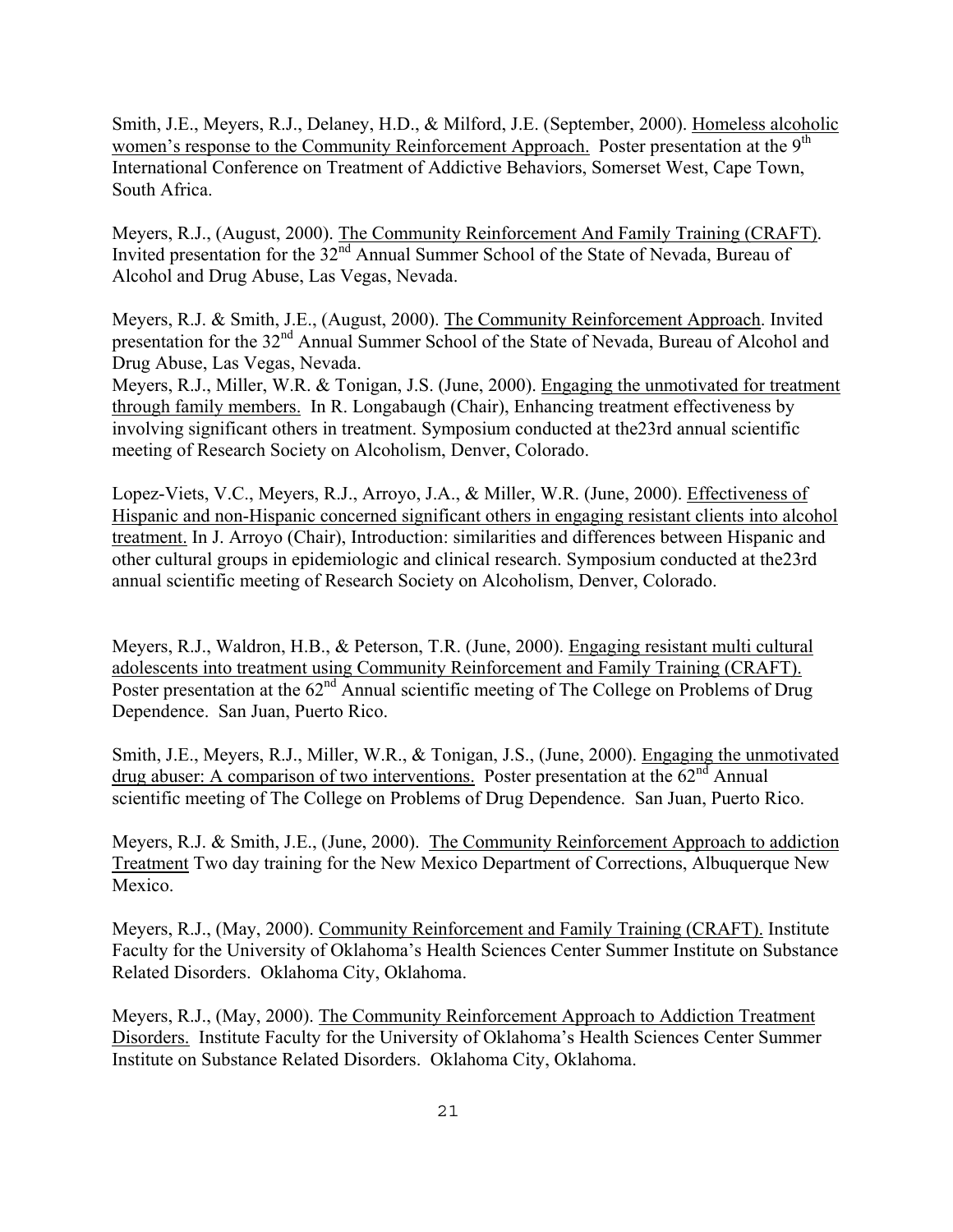Meyers, R.J. (May, 2000). An Introduction to Community Reinforcement and Family Training (CRAFT). Teleconference presentation for the Wisconsin Department of Health & Family Services.

Meyers, R.J., & Hester, R.K., (April, 2000). Application of the Community Reinforcement Approach to mandated DWI offenders. A seven hour training for State of New Mexico DWI service providers. Sponsored by the Health Department of the State of New Mexico, Farmington, New Mexico.

Meyers, R. J., (April, 2000). Substance Abuse and Victimization: Is there Hope for a Positive Outcome? Invited keynote address for  $5<sup>th</sup>$  Annual Advocacy in Action Conference sponsored by the State of New Mexico Crime Victims Reparation Commission, Albuquerque, New Mexico. Meyers, R.J., (April, 2000). The Community Reinforcement and Family Training (CRAFT). Workshop presented at the 5<sup>th</sup> Annual Advocacy in Action Conference sponsored by the State of New Mexico Crime Victims Reparation Commission, Albuquerque, New Mexico.

Meyers, R.J., & Hester, R.K., (March, 2000). Application of the Community Reinforcement Approach to mandated DWI offenders. A seven hour training for State of New Mexico DWI service providers. Sponsored by the Health Department of the State of New Mexico, Albuquerque, New Mexico.

Anderson, R., Ogle, R., Miller, E.J., Meyers, R.J., & Miller, W.R. (November, 1999). Why Won't They Come In? A Questionnaire to Assess Barrier to Seeking Treatment among Substance Abusers. Poster presentation at the 33<sup>rd</sup> Annual Convention of the Association for the Advancement of Behavior Therapy, Toronto, Canada.

Meyers, R.J., Miller, W.R. & Tonigan J.S. (November, 1999). Engaging the Unmotivated in Treatment for Alcohol Problems: A Comparison of Three Strategies for Intervention Through Family Members. In H. Waldron (Chair) Symposium, The Efficacy of Relationship-Focused Intervention for Alcohol and Drug Abuse, at the 33<sup>rd</sup> Annual Convention of the Association for the Advancement of Behavior Therapy, Toronto, Canada.

Miller, E.J., Ogle, R. Anderson, R. Meyers, R.J., & Miller, W.R. (November 1999). Barrier to Treatment and Reasons for Seeking Treatment. Poster presentation at the 33<sup>rd</sup> Annual Convention of the Association for the Advancement of Behavior Therapy, Toronto, Canada.

Meyers, R.J. & Smith, J.E., (September, 1999). Implementing the Community Reinforcement Approach for Methadone Treatment of Opioid addicts. A 2 day training for the clinical staff of the Alcohol and Drug Dependence unit of St. Göran Hospital, Karolinska Institute, Stockholm, Sweden.

Meyers, R.J. & Smith, J.E., (September, 1999). Cognitive-Behavioral Approaches for the Treatment of Addictive Behaviors. Invited lecture at the Magnus Huss Center, Karolinska Institute Stockholm, Sweden.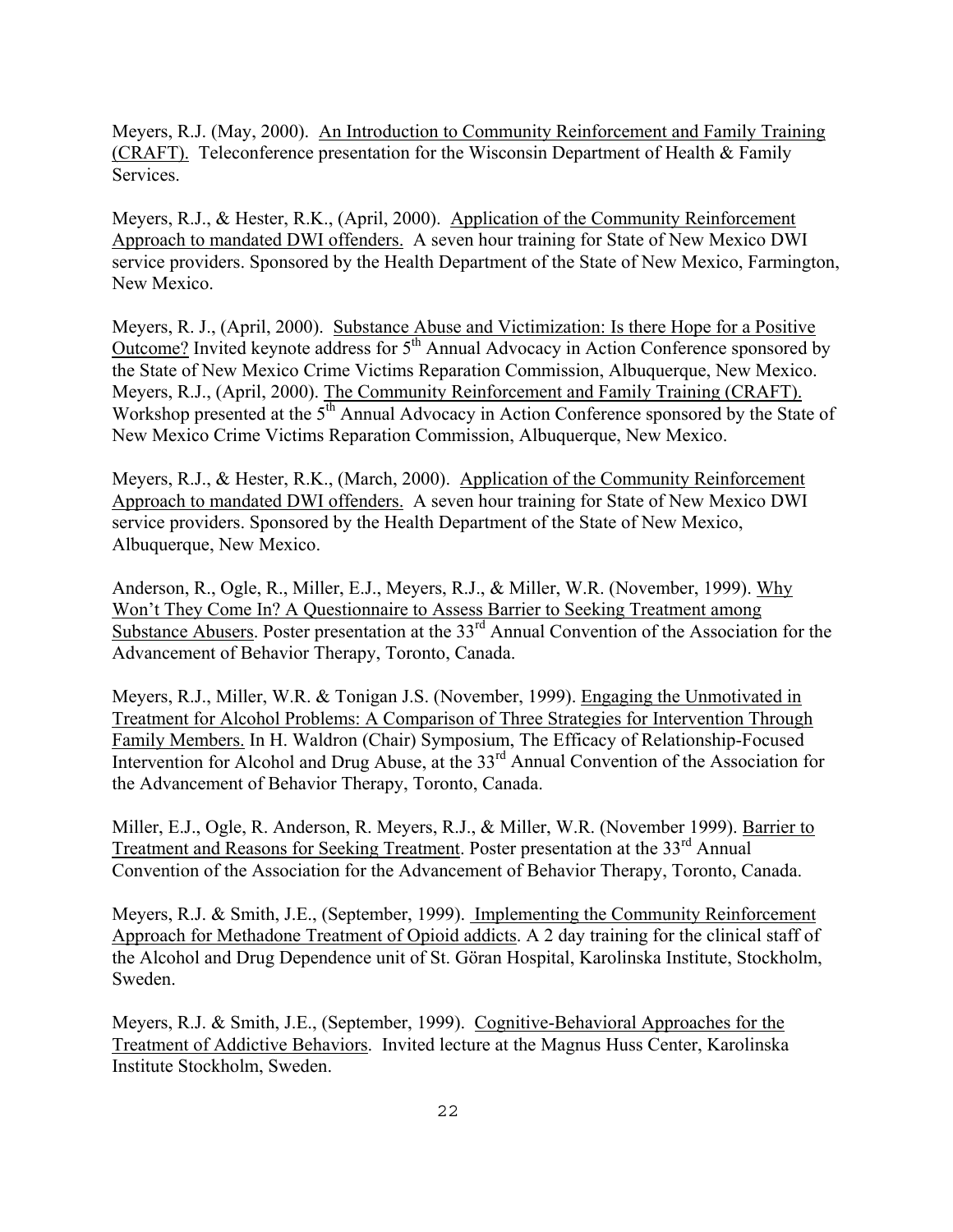Meyers, R.J. & Smith, J.E., (September, 1999). The Community Reinforcement Approach. A three day training for staff members of the Odysseusprojektet, a Huddinge Kommun Stockholm, Sweden.

Meyers, R.J., (July, 1999). An Introduction to the Community Reinforcement Approach and Community Reinforcement and Family Training. Invited presentation for the 31<sup>st</sup> Annual Summer School of the State of Nevada, Bureau of Alcohol and Drug Abuse, Reno, Nevada.

Meyers, R.J. (March, 1999). Application of the Community Reinforcement Approach to mandated DWI offenders. A seven hour training for State of New Mexico DWI service providers. Sponsored by the Health Department of the State of New Mexico, Albuquerque, New Mexico.

Meyers, R.J. (November, 1998). The Community Reinforcement Approach to Alcohol and Drug Treatment. Invited plenary session for the Australian Professional Society on Alcohol and Other Drugs, Sydney, Australia.

Lopez-Viets, V.C., Meyers, R.J., Walker, D.D., Miller, E.J., Hanlon, F.M., Anderson, R., Chambers, L.R. & W.R. Miller. (November, 1998). Can the stages of change readiness and treatment eagerness scale (SOCRATES) predict treatment compliance in resistant drug abusers? Presented at the 32nd Annual Convention of the Association for the Advancement of Behavior Therapy, Washington, DC.

Walker, D.D., Meyers, R.J., Lopez-Viets, V.C., Hanlon, F.M., Chambers, L.R., Miller, E.J., & W.R. Miller. (November, 1998). A comparison of motivation for change in two populations seeking drug treatment. Presented at the 32nd Annual Convention of the Association for the Advancement of Behavior Therapy, Washington, DC.

Walker, D.D., Venner, K.L., Hill, D.E. Meyers, R.J. & William R. Miller. (November, 1998). A comparison of alcohol and drug disorders: Is there evidence for a natural progression of drug abuse? Presented at the 32nd Annual Convention of the Association for the Advancement of Behavior Therapy, Washington, DC.

Meyers, R.J. & Hester, R.K. (October, 1998). Application of the Community Reinforcement Approach to mandated DWI offenders. A day long training for State of New Mexico DWI service providers. Sponsored by the research division of Department of Health, Gallup, New Mexico.

Meyers, R.J. (July, 1998). The Community Reinforcement Approach. A two day training for therapists and staff serving on NIDA grant RO1-DA1074, Treating Opiate Dependence with Naltrexone and behavior therapy. Presented at Columbia University, New York, New York.

Meyers, R.J. & Hester, R.K. (June, 1998). Application of the Community Reinforcement Approach to mandated DWI offenders. A seven hour training for State of New Mexico DWI service providers. Sponsored by the research division of Behavior Associates Inc., Albuquerque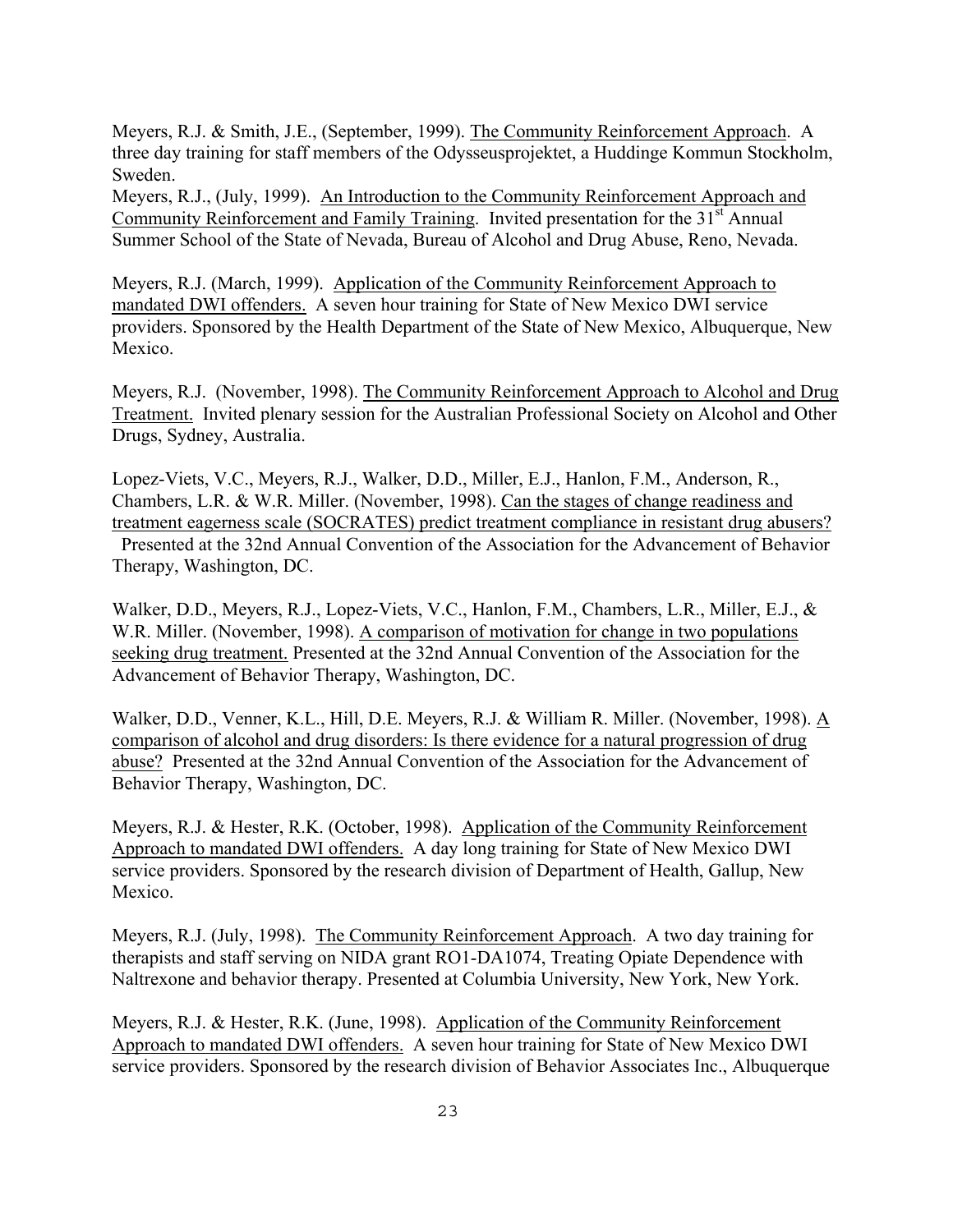New Mexico.

Meyers, R. J. (May, 1998). Cost-effective substance abuse treatment: Let's use what works. A day long training designed to provide 6.5 continuing education credits for the Fargo addiction counselor training consortium. Fargo, North Dakota.

Meyers, R. J. & Smith, J. E. (April, 1998). Using the Community Reinforcement Approach with multiple DUI offenders. Staff training for San Miguel and Santa Fe County DUI therapists. Santa Fe, New Mexico.

Meyers, R. J. (March, 1998). The Community Reinforcement Approach to the treatment of cannabis dependence adolescents. Training for therapists on multi-site grant funded by the Center for Substance Abuse Treatment (CSAT). Collinsville, Illinois.

Meyers, R.J. (March, 1998). Relapse, prevention and aftercare. Invited address for the eighth grantee meeting of the Robert Woods Johnson Foundation Healthy Nations: Reducing substance abuse among Native Americans. Berkeley, California.

Meyers, R. J. (January, 1998). Community Reinforcement and Family Training (CRAFT). In E. Thomas (Chair), panel discussion: Unilateral family interventions. Presented at the Eighth International Conference on Treatment of Addictive Behaviors, Santa Fe, New Mexico.

Meyers, R. J., & Smith, J. E. (January, 1998). Community reinforcement and family training. A one day workshop presented at the Eighth International Conference on Treatment of Addictive Behaviors, Santa Fe, New Mexico.

Lopez-Viets, V.C., Meyers, R. J. & Miller, W.R. (January, 1998). The coping behaviors of Hispanic and non-Hispanic white female relative of substance abusers. In R. J. Meyers (Chair), Unilateral family therapy. Symposium conducted at the Eighth International Conference on Treatment of Addictive Behaviors, Santa Fe, New Mexico.

Meyers, R. J. & Miller, W.R. (January, 1998). Concerned significant others: Crucial collaborators in the treatment of substance abuse. In R. J. Meyers (Chair), Unilateral Family Therapy. Symposium conducted at the Eighth International Conference on Treatment of Addictive Behaviors, Santa Fe, New Mexico.

Miller, W.R. & Meyers, R .J. (January, 1998). Engaging the unmotivated in treatment for alcohol problems: A comparison of three intervention strategies. In R. J. Meyers (Chair), Unilateral Family Therapy. Symposium conducted at the Eighth International Conference on Treatment of Addictive Behaviors, Santa Fe, New Mexico.

Smith, J. E., Meyers, R. J., & Delaney, H. D. (November, 1997). Addressing alcohol problems of the homeless with the community reinforcement approach. Presented at the Annual Convention of the Association for the Advancement of Behavior Therapy, Miami, Florida.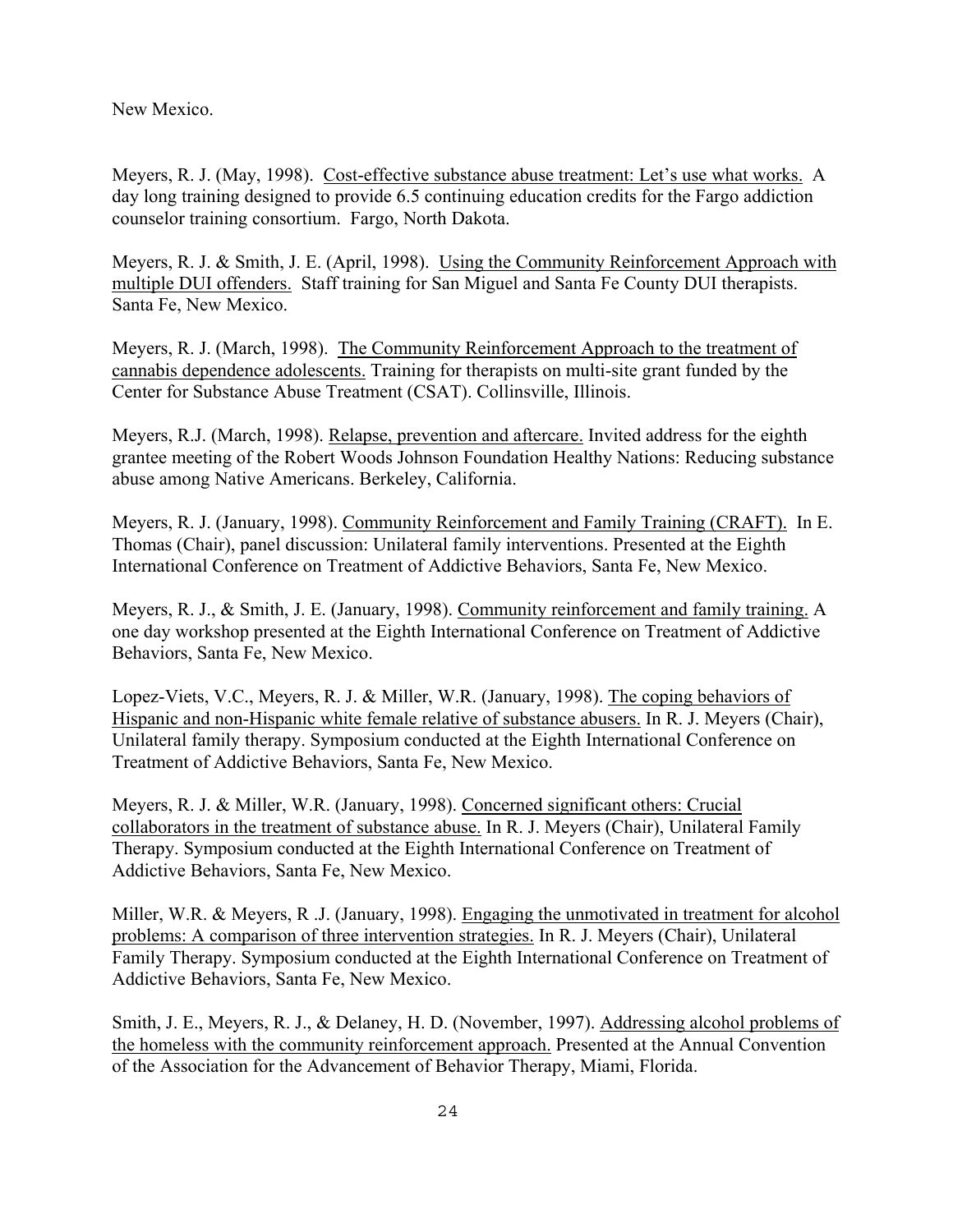Waldorf, V.A., Hill, D. E., Meyers, R. J., Lopez-Viets, V.C., Miller, E.J., Walker, D.D., Wolfe, B.L., & Miller W.R. (November, 1997). It's never too late to change: Community reinforcement and family training with older concerned significant others. Presented at the Annual Convention of the Association for the Advancement of Behavior Therapy, Miami, Florida.

Walker, D.D., Meyers, R. J., Miller, E. J., Lopez-Viets, V.C., Hill, D. E., Hanlon, F.M., Wolfe, B.L., & Miller W.R. (November, 1997). Changing the substance use of the treatment-resistant client: The community reinforcement and family training project. Presented at the Annual Convention of the Association for the Advancement of Behavior Therapy, Miami, Florida.

Meyers, R. J. (September, 1997) Community reinforcement and family training (CRAFT): An innovative approach to counseling families with chemical dependence. A workshop designed to introduce CRAFT; an intervention approach to teach family members how to engage resistant alcohol and drug dependent individuals. Sponsored by the National Council on Alcoholism and Drug Dependence, Albuquerque, New Mexico.

Lopez-Viets, V.C., Miller, W.R., Meyers, R. J., Hill, D. E., Miller, E. J., & Walker, D.D. (July, 1997). The coping behaviors of Hispanic and non-Hispanic white female relatives of alcohol abusers. Presentation at the annual meeting of the Research Society on Alcoholism, San Francisco, California.

Meyers, R. J., Miller, W.R., Hill, D. E., Miller, E. J., Lopez-Viets, V.C., Walker, D.D. & Hanlon, F.M. (July 1997). Engaging resistant individuals with alcohol problems: A comparison of three intervention strategies. Presentation at the annual meeting of the Research Society on Alcoholism, San Francisco, California.

Miller, E.J., Walker, D.D., Meyers, R. J., Hill, D. E., Lopez-Viets, F.M. & Hanlon, W.R. Miller (July, 1997). A comparison of treatment approaches on the functioning of individuals seeking help for a loved one with an alcohol problem. Presentation at the annual meeting of the Research Society on Alcoholism San Francisco, California.

Meyers, R. J. (June, 1997). The Community Reinforcement Approach. One day workshop for staff members of the San Juan County DWI offenders program. Farmington, New Mexico.

Meyers, R. J., & Smith, J. E. (May, 1997). A clinical guide to alcohol treatment: The Community Reinforcement Approach. A two day workshop for Fairbanks Native Association, Inc. Fairbanks, Alaska.

Meyers, R. J., (April, 1997). Engaging the Unmotivated: A comparison of three approaches. invited address at the Addressing Addictions in New Mexico conference. Albuquerque, New Mexico.

Meyers, R. J., & Smith, J. E., (April, 1997). The Community Reinforcement Approach: An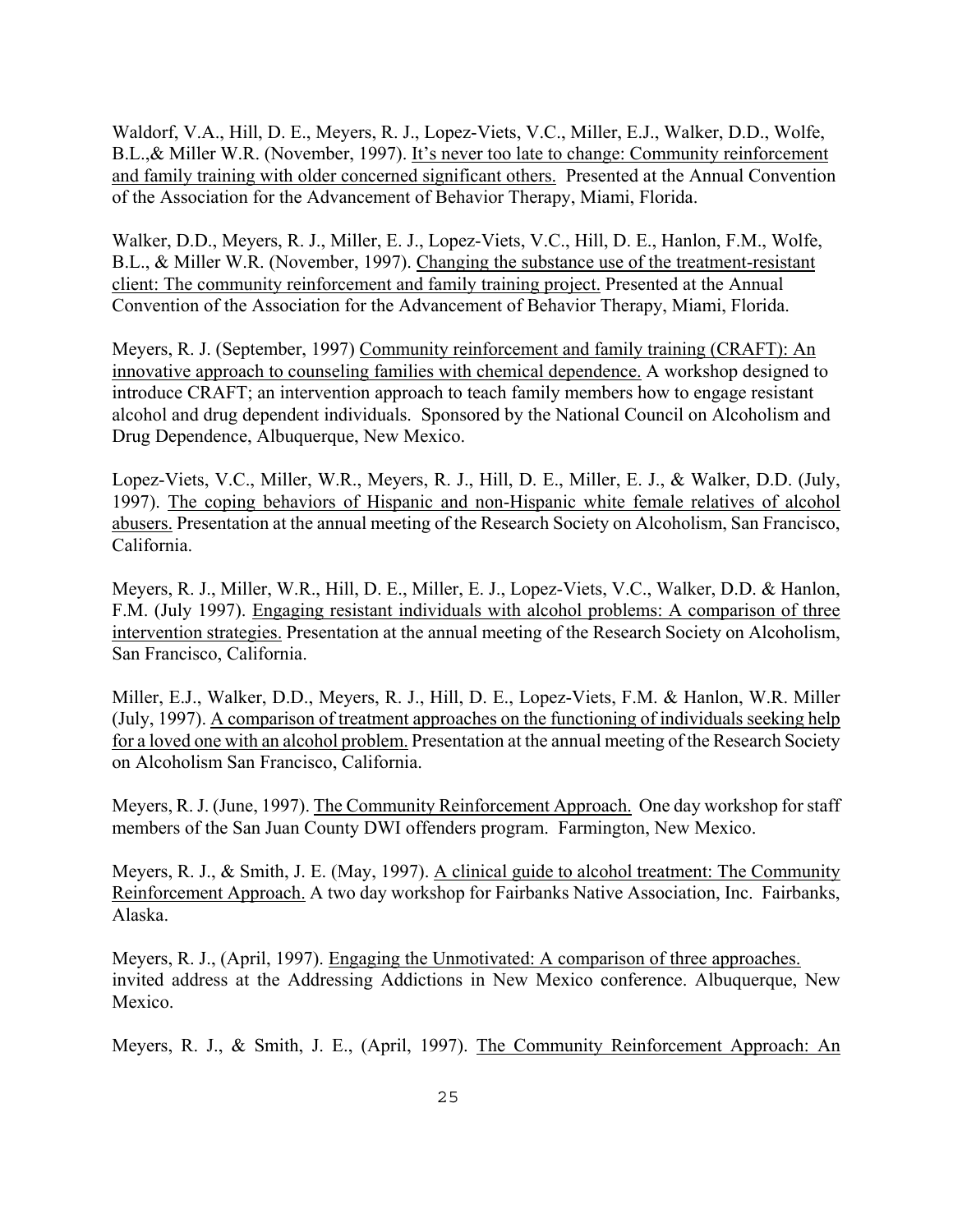introduction for practitioners. Three hour clinical presentation at the Addressing Addictions in New Mexico conference. Albuquerque, New Mexico.

Meyers, R.J., & Miller, W.R., (April, 1997). The Community Reinforcement and Family Training for individuals with drinking problems. A presentation of preliminary outcome data of a randomized trial of interventions with significant others. The National Council on Alcohol and Drug Dependence, Albuquerque, New Mexico.

Meyers, R. J., & Smith, J. E., (April, 1997). An overview of the Community Reinforcement Approach. A one day workshop presented at the Addictions Research Center, the University of Washington. Seattle, Washington.

Meyers, R. J. & Smith, J. E. (March, 1997). Clinical guide to alcohol treatment: The Community Reinforcement Approach. A two day workshop for the clinical staff of Five Sandoval Pueblo Indians Inc. Santa Ana, New Mexico.

Meyers. R. J. (October, 1996). The Community Reinforcement Approach to the treatment of substance abuse. Gave a two day training for the Dine´ Center for Substance Abuse; a rural, remote and culturally distinct population's project sponsored by a grant funded by the Center on Substance Abuse Treatment. Na´nizhoozhi Center, Gallup, New Mexico.

Meyers, R. J., Smith, J. E. (October, 1996). The Community Reinforcement Approach for chemical dependency. A one day training on the community reinforcement approach for the Annual Chemical Dependency Program Conference of Kaiser Permanente Medical Care Program of Northern California. Pleasanton, California.

Meyers, R. J., Hill, D. E., Miller, E. J., Lopez, V.C., Miller, W. R. & Tonigan, J. S. (September, 1996). Changing substance abuse through the use of community reinforcement training. Paper presented at the Women's Health Conference, Cosponsored by the American Psychological Association, Washington, D.C.

Meyers, R. J. (July, 1996). The community reinforcement approach to treating substance abuse. A two day workshop that was designed to assist psychologists and social workers in acquiring information on substance abuse therapy that also met continuing education requirements for the State of California Licensure and Certification. Sponsored by Kaiser Permanente, Pleasanton, California.

Meyers, R. J., Miller, W. R. & Dominguez T. P. (June, 1996). A CRA strategy for engaging unmotivated alcohol abusers in treatment. In R. J. Meyers (Chair), The community reinforcement approach to alcoholism treatment. Symposium conducted at the joint meeting of the Research Society on Alcoholism and the International Society for Biomedical Research on Alcoholism, Washington, D.C.

Miller, W. R., Meyers, R. J., Tonigan, J. S., Grant, K. A., & Abbott, P. J. (June, 1996). Community Reinforcement and Twelve-step approaches in the treatment of alcoholism. In R. J. Meyers (Chair),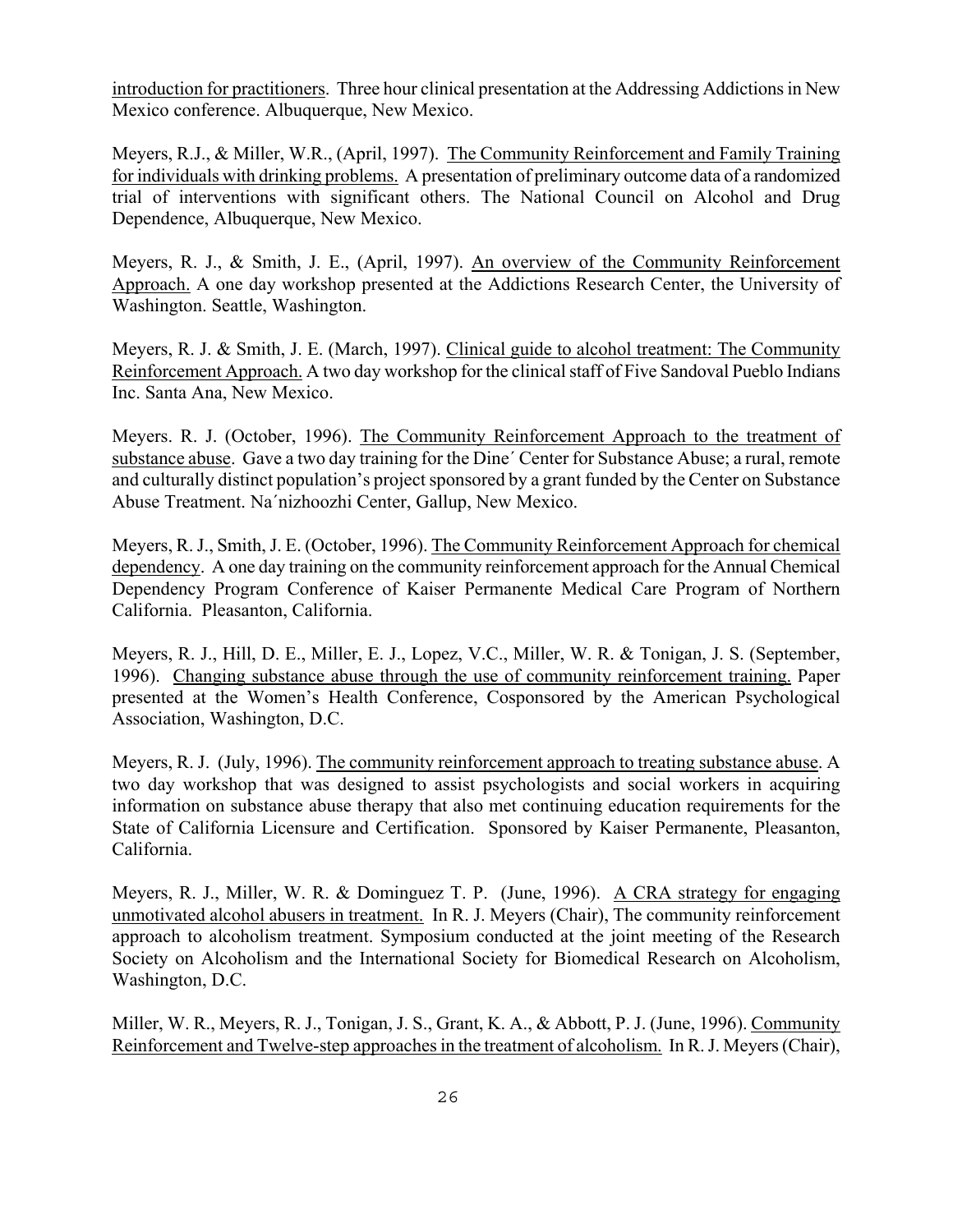The community reinforcement approach to alcoholism treatment. Symposium conducted at the joint meeting of the Research Society on Alcoholism and the International Society for Biomedical Research on Alcoholism, Washington, D.C.

Smith, J. E. & Meyers, R. J. (June, 1996). A controlled trial of the Community Reinforcement Approach with homeless alcoholics. In R. J. Meyers (Chair), The community reinforcement approach to alcoholism treatment. Symposium conducted at the joint meeting of the Research Society on Alcoholism and the International Society for Biomedical Research on Alcoholism, Washington, D.C.

Meyers, R. J. & Smith, J. E. (February, 1996). A clinical guide to alcohol treatment: The Community Reinforcement Approach. A one day workshop sponsored by the Sage Institute, Boulder, Colorado.

Meyers, R. J. (February, 1996). A cognitive-behavioral approach to the treatment of adolescent substance abusers. A one day training for clinical staff in preparation for National Institute on Drug Abuse Grant DA-94-002; Drug Abuse Treatment for Adolescents, Albuquerque, New Mexico.

Meyers, R. J. (December, 1995). The Community Reinforcement Approach. Three day training for Santa Fe County DWI Screening Program Counselors. Training was designed to help therapists in the treatment of multiple DWI offenders, Santa Fe, New Mexico.

Waldorf, V. A., Hill, D. E., Meyers, R. J., Lopez, V. C., Abeyta, L. & Miller, W. R. (November, 1995). If you advertise, they will come: Engaging substance abusers in treatment through community reinforcement training with concerned significant others. Presented at the 29th Annual Convention of the Association for Advancement of Behavior Therapy, Washington, D.C.

Meyers, R. J. (August, 1995). Treatment planning. A two day workshop for Indian Health Service alcohol and drug therapists. This course was designed to help therapists prepare for the national alcohol and drug certification test, Albuquerque, New Mexico,

Meyers, R. J. (June, 1995). A clinical guide to alcohol treatment: A Community Reinforcement Approach. Two day workshop conducted for the Carlsbad Mental Health Association, Carlsbad, New Mexico.

O'Farrell, T. J. & Meyers, R. J. (June, 1995). Marital and family therapy for alcohol and drug problems. Two day workshop at the University of New Mexico, Albuquerque, New Mexico.

Meyers, R. J. & Smith, J. E. (June, 1995). A cognitive behavioral program for the treatment of alcohol abuse: The Community Reinforcement Approach. Training presented at the annual meeting of Research Society on Alcoholism, Steamboat Springs, Colorado.

Meyers, R. J. & Smith, J. E. (May, 1995). The Community Reinforcement Approach: A systematic cognitive-behavioral therapy for the addictive behaviors. A one day workshop presented at the Seventh International Conference on Treatment of Addictive Behaviors, Leeuwenhorst Center, the Netherlands.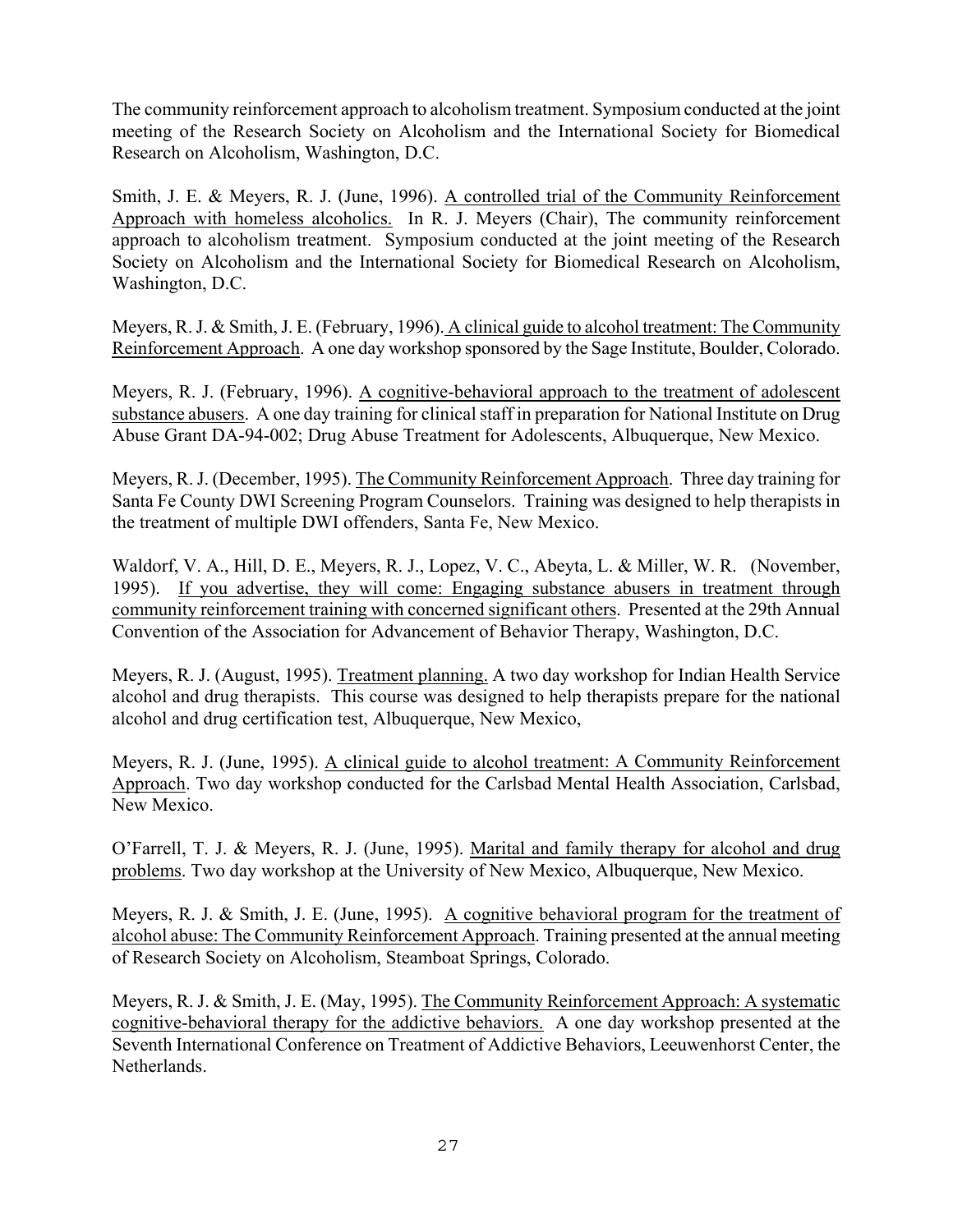Meyers, R. J., Hill, D. E., Abeita, L.A., Waldorf, V. A., Lopez, V. C., & Miller, W. R. (May, 1995). Who seeks help for a family member's alcohol/drug problem? Poster presented at the Seventh International Conference on Treatment of the Addictive Behaviors, Leeuwenhorst Center, the Netherlands.

Dominguez, T., Meyers, R. J., Miller, W. R., Arroyo, J., & Waldron H. B. (May, 1995) A community reinforcement approach for counseling concerned family members of drug abusers. Poster presented at the Seventh International Conference on Treatment of the Addictive Behaviors, Leeuwenhorst Center, the Netherlands.

Meyers, R. J. & Smith, J. E. (May, 1995). The Community Reinforcement Approach. A three day workshop on cognitive-behavioral therapy at the Karolinska Institute, Psychiatric Clinic, Stockholm, Sweden.

Meyers, R. J. (March, 1995). The Community Reinforcement Approach and Community Reinforcement and Family Training for the concerned significant other. Workshop presented for the New Mexico Health and Environment Department, St. Johns College, Santa Fe, New Mexico.

Meyers, R. J., & Smith, J. E. (November, 1994). The Community Reinforcement Approach for substance abusers: Try it again...for the first time. Workshop presented at the annual meeting of the Association for Advancement of Behavior Therapy, San Diego, California.

Meyers, R. J. (August, 1994). Using the Community Reinforcement Approach with multiple DWI offenders. Presentation given at the New Mexico DWI and Traffic Safety Forum, Albuquerque, New Mexico.

Dominguez, T. P., Miller, W. R. & Meyers, R. J. (June, 1994). Unilateral interventions with family members of problem drinkers: A comparison of two group therapy approaches. Poster presentation at the annual meeting of Research Society on Alcoholism, Maui, Hawaii.

Meyers, R. J. (April, 1994). Relapse prevention. A four hour workshop presented at the Sixth Annul Southwestern Regional Substance Abuse Conference, Albuquerque, New Mexico.

Smith, J. E., Meyers, R. J. Walsh, R., Krejci, J., & Delaney, H. D. (November, 1993). The community reinforcement approach with alcoholic homeless individuals:  $2 \& 4$  month follow-ups. Presentation at the annual meeting of the Association for Advancement of Behavior Therapy, Atlanta, Georgia.

Augustson, E., McNamara, C. L., Smith, J. E. & Meyers, R. J. (July, 1993). Lessons from the streets: Using the Community Reinforcement Approach with individuals who are homeless as a strategy for treating alcohol problems. Paper presented at the Association for Behavior Analysis Convention, Chicago, Illinois.

McNamara, C. L., Augustson, E., Smith, J. E. & Meyers, R. J. (July, 1993). Using the Community Reinforcement Approach with Native Americans who are homeless as a strategy for treating alcohol problems. Paper presented at the Association for Behavior Analysis Convention Chicago, Illinois.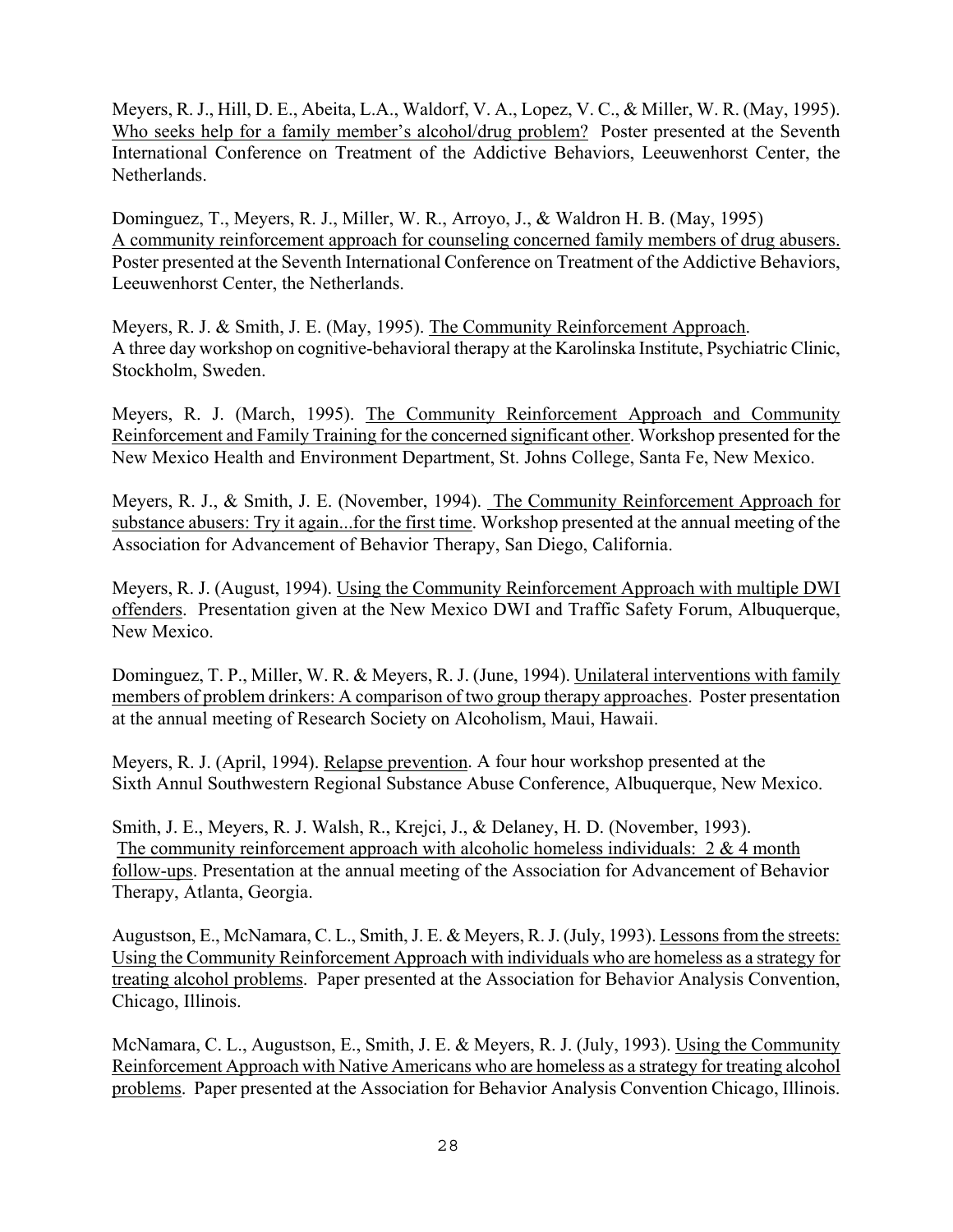Greenway, D., Miller, W. R., Wulfert, E., & Meyers, R. J. (January, 1993). Aids risk behavior and substance abuse: Relationship to gender, ethnicity, health beliefs, and personality variables. Poster presented at the Sixth International Conference on Treatment of Addictive Behaviors, Santa Fe, New Mexico.

Meyers, R. J. (January, 1993). The Community Reinforcement Approach: A systematic cognitivebehavior therapy for addictive behaviors. Eight hour pre-conference workshop presented at the Sixth International Conference on Treatment of Addictive Behaviors, Santa Fe, New Mexico.

Meyers, R. J. (January, 1993). History of the Community Reinforcement Approach. Symposium talk presented at the Sixth International Conference on Treatment of Addictive Behaviors, Santa Fe, New Mexico.

Miller, W. R., Meyers, R. J., Grant, K., Tonigan, J. S., Montgomery, H. A., Conner, L. Abbott, P., & Delaney, H. (January, 1993). A randomized trial of Community Reinforcement and 12-step treatments. Symposium talk presented at the Sixth International Conference on Treatment of Addictive Behaviors, Santa Fe, New Mexico.

Smith, J. E. & Meyers, R. J. (January, 1993). Applications of the Community Reinforcement Approach with homeless alcoholics. Symposium talk presented at the Sixth International Conference on Treatment of Addictive Behaviors, Santa Fe, New Mexico.

Westerberg, V. S., Tonigan, J. S. Miller, W. R. & Meyers, R. J. (January, 1993). The topography of relapse: Mapping the contours in an alcohol dependent clinical sample. Symposium talk presented at the Sixth International Conference on Treatment of Addictive Behaviors, Santa Fe, New Mexico.

Meyers, R. J. (November, 1993). The Community Reinforcement Approach. One day training certified by the Arizona Board for Certified Alcoholism Counselors for 7.5 hours of Continuing Education credits. Tucson Psychiatric Institute, Tucson, Arizona.

Meyers, R. J. (December, 1993). Clinical aspects of the Community Reinforcement Approach. A two day workshop that was approved for sixteen hours of continuing education credits by the State of Colorado's Board of Certified Alcohol and Drug Counselors. Arapaho House, Thornton, Colorado.

Cervantes, E. A., Tonigan, J. S., Miller, W. R., Kaven, M., & Meyers, R. J. (November, 1990). Comparison of time line follow-back and averaging methods for quantifying alcohol consumption in treatment research. Paper presented at the annual meeting of the Association for Advancement of Behavior Therapy, San Francisco, California.

Hester, R. K., Miller, W. R. Delaney, H. D., & Meyers, R. J. (November, 1990). The Community Reinforcement Approach: 6 and 9 month follow-up results. Paper presented at the annual meeting of the Association for Advancement of Behavior Therapy, San Francisco, California.

Hester, R. K., Miller, W. R., Delaney, H. D., & Meyers, R. J. (November, 1990). Effectiveness of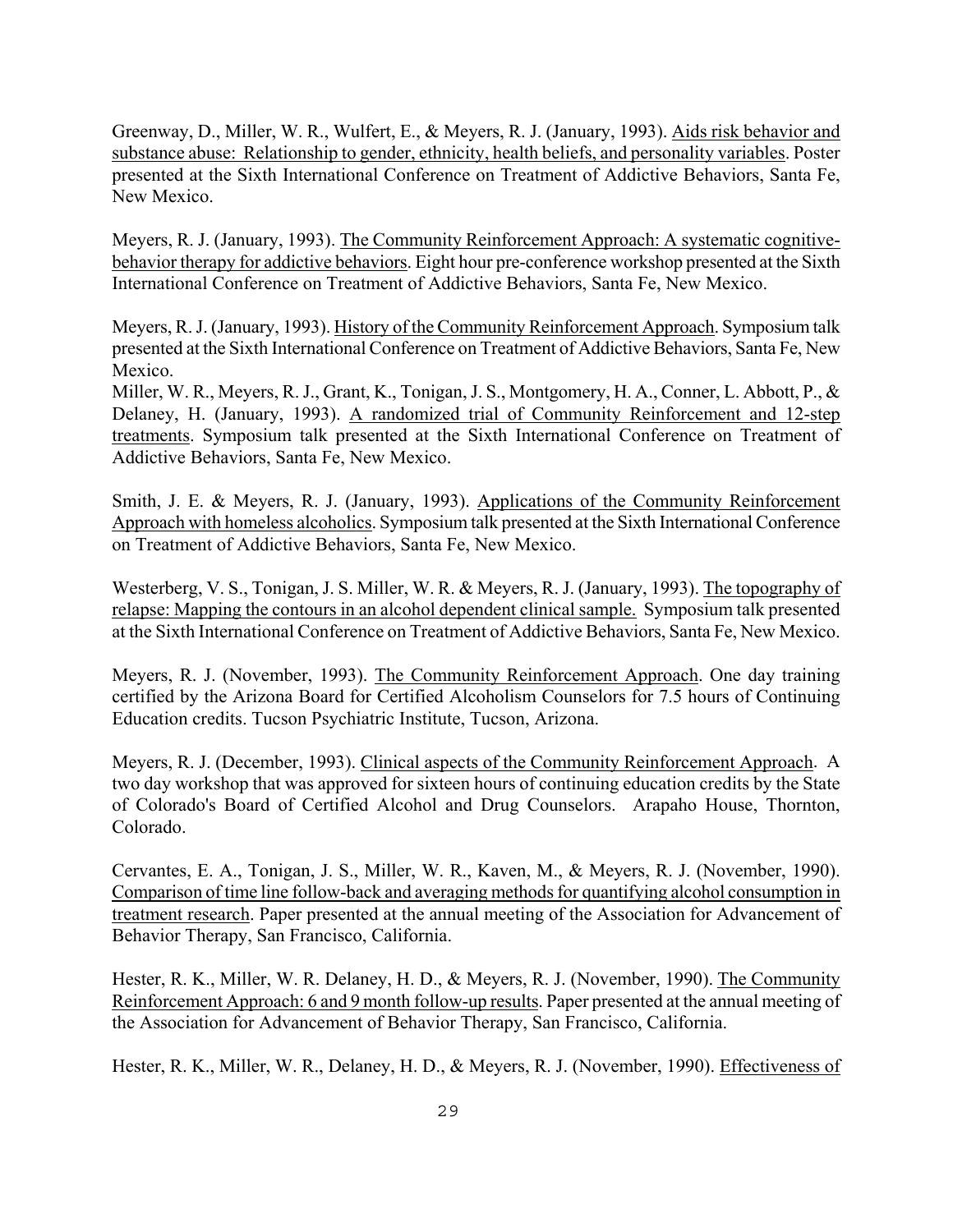the Community Reinforcement Approach. Paper presented at the annual meeting of the Association for Advancement of Behavior Therapy, San Francisco, California.

Miller, W. R., Tonigan, J. S., Montgomery, H. A., & Meyers, R. J. (November, 1990). Assessment of client motivation for change: Preliminary validation of the Socrates (Rev.) instrument. Paper presented at the annual meeting of the Association for Advancement of Behavior Therapy, San Francisco, California.

Miller, W. R., Meyers, R. J., Hester, R. K., Delaney, H. D., Montgomery, H. A.,& Abbott, P. J. (February, 1990). The effectiveness of the Community Reinforcement Approach: Preliminary findings of a clinical replication trial. Paper presented at the Fifth International Conference on the Treatment of Addictive Behaviors, Sydney, Australia.

Meyers, R. J. (October, 1990). Effectiveness of the Community Reinforcement Approach. Paper presented at the Department of Health and Human Services Second Annual Conference on Alcohol Abuse and Alcoholism, San Diego, California.

# **FUNDED GRANTS:**

Slesnick, N., & Meyers, R.J. (2003). Treatment outcomes with runaway adolescents. NIDA Grant RO1-DA016603. Total funding \$2,592,716.

Slesnick, N., & Meyers, R.J. (2001). Outcome of CRA with Homeless street youth. NIDA Grant RO1-13549. Total Funding \$2,215,768.

Slesnick, N., & Meyers, R.J. (2001). Evaluation of Adult mentoring & Treatment with Homeless Youth. CSAT Grant TI12503. Funding \$1,500,000.

Waldron, H.B., Meyers, R.J. & Slesnick, N. (1998). Engaging Resistant adolescent substance abusers in treatment. NIDA Grant RO1- DA11955. Total cost \$956,314.

Waldron, H.B., Slesnick, N. & Meyers, R.J. (1998). Comparison of treatment for drinking adolescents. NIAAA Grant No.AA121830. Total cost \$1,991,438.

Miller, W. R. & Meyers, R. J. (1996). Unilateral family intervention for drug problems. Stage two trial. NIDA Grant No. R01DA08896. Total grant award \$1,065,522.

Miller, W. R., & Meyers, R. J. (1994). Clinical trial of interventions with significant others. NIAAA Grant No. RO1 AA09774. Total grant award \$1,586,272.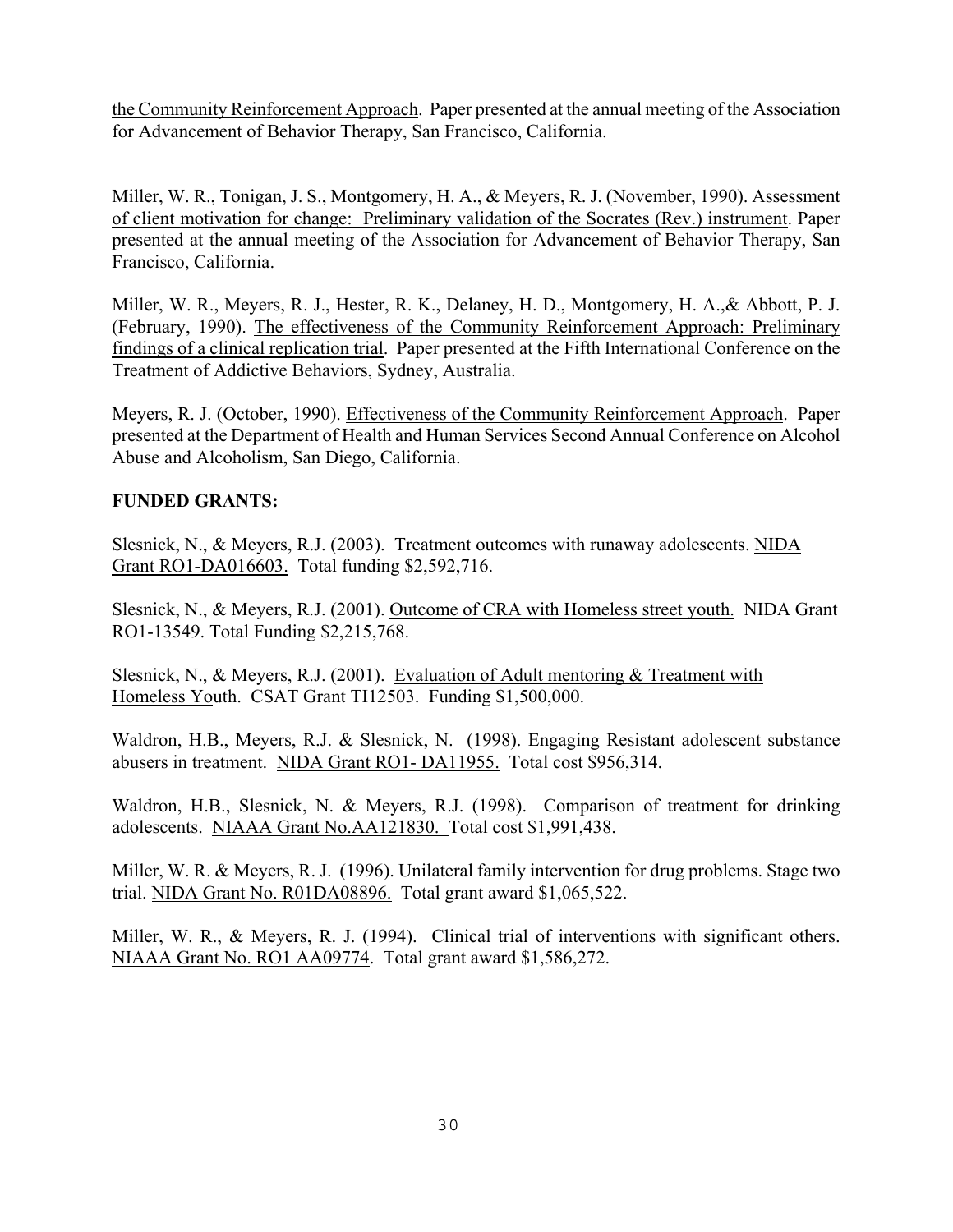Miller, W. R., Meyers, R. J., Waldron, H. B., & Arroyo, J. (1994). Unilateral family intervention for drug roblems. Stage one trial. NIDA Grant No. RO1DA08896. Total grant award \$320,343.

Miller, W. R., Hester, R. K., Abbott, P. J., & Meyers, R. J. (1989). Strategies for matching clients to treatments. NIAAA Grant No. IU10AA0835. Total grant award \$2,678,383.

Smith, J. E. & Meyers, R. J. (1990) A community reinforcement approach with the homeless alcohol abuser. NIAAA Grant No. 1RO1AA08331-A1. Total grant award \$643,473.

 Miller, W. R., Meyers, R. J., & Abbott, P. J. (1987). Effectiveness of the community reinforcement approach. NIAAA Grant No. R01-07564. Total grant award. \$689,277.

### **CONSULTING EXPERIENCE:**

Southeast Human Service Center, Fargo, North Dakota. (May, 2000) Evaluation of administration and staff to make recommendations for integrating adolescent mental health and addiction services at the largest service provider for such services in North Dakota.

The Center for Substance Abuse Treatment (CSAT). (April 20-24, 1998) Served as a panel member and facilitator for treatment improvement protocol (TIPs) entitled, Enhancing Motivation for Change in Substance Abuse Treatment (EMC). Rockville Maryland.

The Life Link, Santa Fe, New Mexico. (January 1996 - present) Consultant, trainer and clinical supervisor for all issues concerning the treatment of multiple DWI offenders. This treatment program was funded by the New Mexico Department of Finance to help reduce recidivism among multiple DWI offenders.

Abbott, P. J., University of New Mexico. (August 1990 - August 1993). NIDA Grant #5R18- DA06953-02, a community reinforcement approach/relapse prevention approach to treating heroin abuse. Provided training, supervision to assure procedural compliance and prevent counselor drift.

Jerrell, J. M., Western Consortium for Public Health, Berkeley, California. (March 1990). Department of Health and Human Services Grant# 94-2284587, Cost effective substance abuse therapy for serious mental disorders. Provided training for staff on Community Reinforcement procedures.

Higgins, S., University of Vermont. (October 1989). NIDA Grant # R18-DA04545, Behavior analysis in the treatment of cocaine dependence. Provided training on all Community Reinforcement Approach procedures to clinical staff in preparation for a clinical trial.

Szymusik, A., Dean Akademia Medyczna, Krakow, ul. Kopernika, Poland. Joint U.S.-Polish Research Project. (November 1988). This project was coordinated through NIAAA in an effort to replicate Azrin, N. H., et. al. (1982). Alcoholism treatment by disulfiram and community